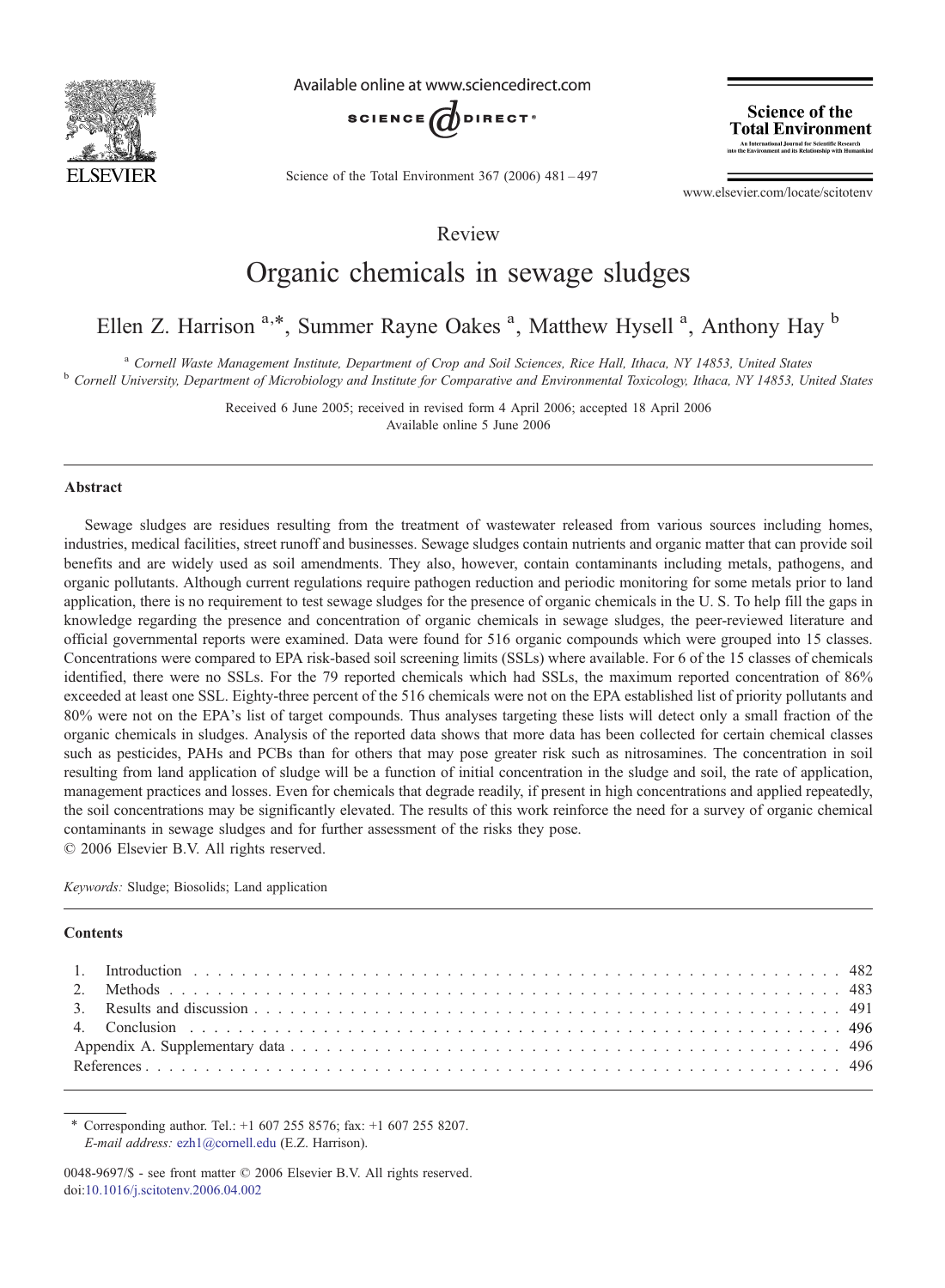### 1. Introduction

Sewage sludges are residues generated at centralized wastewater treatment plants (WWTPs) as a result of the treatment of wastes released from a variety of sources including homes, industries, medical facilities, street runoff and businesses The use of these sludges as soil amendments is widely practiced in the U.S., where more than 60% of the 6.2 million dry metric tons (MT) of sludge produced annually are applied to land ([U.S.](#page-16-0) [Environmental Protection Agency, 1999](#page-16-0)). Since 1991 when ocean dumping was banned, both the quantity produced and the percentage land-applied have increased [\(U.S. Environmental Protection Agency, 1999\)](#page-16-0).

Sewage sludges contain nutrients and organic matter that can provide soil benefits, but they also contain contaminants including metals, pathogens, and organic pollutants. The fate of chemical contaminants entering a WWTP depends on both the nature of the chemical and the treatment processes ([Zitomer and Speece, 1993\)](#page-16-0). Organic chemicals may be volatilized, degraded (through biotic and/or abiotic processes), sorbed to sludge, or discharged in the aqueous effluent. Degradation results in the creation of breakdown products that can be either more or less toxic than the original compound.

For many hydrophobic organic chemicals, sorption to the sewage sludge solids is the primary pathway for their removal from wastewater. This is especially true of persistent, bioaccumulative toxics that may enter the waste stream ([Petrasek et al., 1983\)](#page-16-0). Even volatile chemicals, such as benzene, are commonly found in sewage sludges as a result of sorption to organic substances in the sludge matrix [\(Wild et al., 1992\)](#page-16-0). After they have been separated from wastewater, landapplied sludges must be treated to reduce pathogens through one of a number of processes including anaerobic digestion, lime stabilization, or composting. Each of these processes has effects on the fate of both pathogens and the organic contaminants in the sludge [\(Rogers, 1996](#page-16-0)).

The information available on the concentration of organic chemicals in sewage sludges arises largely from academic reports or from the national sewage sludge survey (NSSS) which was conducted by the U.S. Environmental Protection Agency (EPA) in 1988 ([U.S.](#page-16-0) [Environmental Protection Agency, 1990\)](#page-16-0). The NSSS was performed by analyzing samples of the final sludge product collected from approximately 180 wastewater plants for the presence of 411 chemicals. This survey was used in the development of the U.S. regulations [\(U.S. Environmental Protection Agency, 1996](#page-16-0)).

Very few countries have rules limiting the concentration of any organic chemicals in sewage sludges [\(Beck et al., 1995\)](#page-15-0). The European Union is considering establishing limits for a handful of organic chemicals. Under the Clean Water Act, (CFR Section 405 (d)), the rules regarding the concentration of pollutants permitted in land-applied sewage sludges in the U.S. are mandated to be protective of human health and the environment. A biennial review is called for to determine if there are additional chemicals that might pose a risk and should thus be subject to regulatory review.

To date, EPA has not established regulations for any organic chemicals and there is no federal requirement to monitor the type or concentration of organic chemicals in sludges. When promulgating the original rules in 1993 (CFR 40 Part 503), the EPA declined to include any organic contaminants. There were three criteria that led to the elimination of all of those considered: 1. the chemical was no longer in use in the U.S.; 2. the chemical was detected in 5% or fewer of the sludges tested in the NSSS; or 3. a hazard screening showed the chemical to have a hazard index of one or greater [\(Beck](#page-15-0) [et al., 1995\)](#page-15-0). Where sufficient data were lacking to evaluate the hazard, for example the lack of fate and transport data, that chemical and pathway were also eliminated from further consideration ([U.S. Environ](#page-16-0)[mental Protection Agency, 1996](#page-16-0)).

Concerns with this process include the persistence of some chemicals in the environment despite their elimination in commerce, the high detection limits for some chemicals, and the potential risks posed by chemicals that were eliminated from consideration merely due to a lack of data [\(National Research Council,](#page-16-0) [2002](#page-16-0)). In a court-ordered review of additional contaminants, the EPA reconsidered regulation of some organic chemicals. In that review, it eliminated chemicals that were detected in 10% or fewer of the sludges in the NSSS. Of the 411 analytes in the NSSS 269 were not detected and 69 were detected in fewer than 10% of the sludges. Fifteen of the 73 remaining chemicals were eliminated due to lack of toxicity data ([U.S. Environ](#page-16-0)[mental Protection Agency, 1996\)](#page-16-0). Hazard screening analysis was conducted on the remaining chemicals. Dioxins, furans and co-planar PCBs were the only organic chemicals that remained and a risk assessment was then conducted [\(U.S. Environmental Protection](#page-16-0) [Agency, 2002](#page-16-0)). Based on the assessment, EPA decided not to extend regulation to dioxins or any other organic pollutant ([U.S. Environmental Protection Agency,](#page-16-0) [2003a\)](#page-16-0). The Round 2 review conducted by the EPA in 2003 was not limited to the chemicals analyzed in the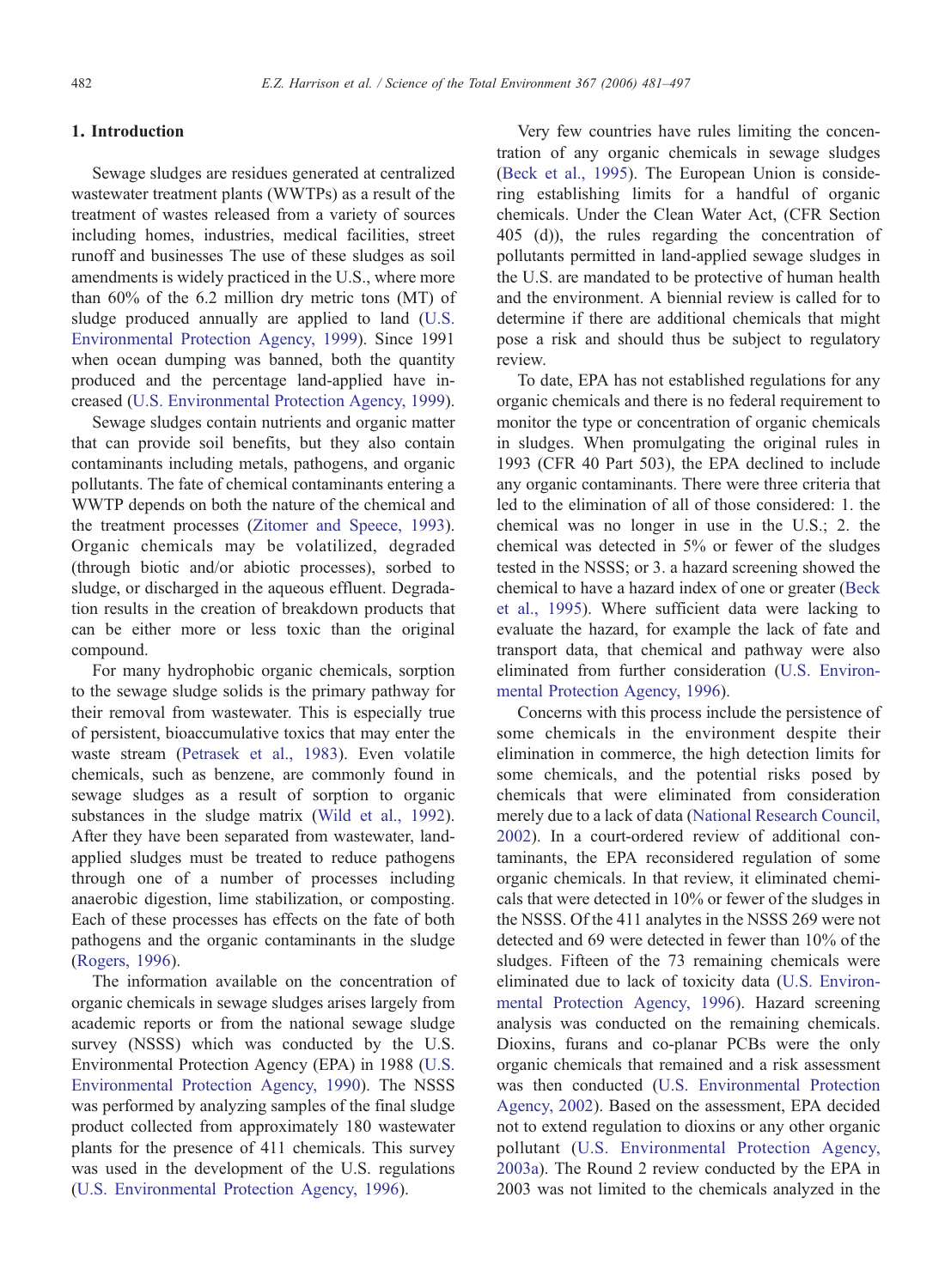NSSS. It considered 803 chemicals and resulted in the selection of 15 chemicals as candidates for regulation based on available human health or ecological risk end points but not on concentration data from sludges. Among those were 9 organic chemicals [\(U.S. Environ](#page-16-0)[mental Protection Agency, 2003b\)](#page-16-0).

The National Research Council of the U.S. Academy of Sciences (NRC) conducted two reviews of the land application of biosolids ([National Research Council,](#page-16-0) [1996; 2002\)](#page-16-0). Their 2002 report included a comparison of the limits of detection for samples analyzed in the NSSS to EPA soil screening limits (SSLs) and pointed out that high limits of detection for many chemicals in the NSSS were a concern. The SSLs are conservative risk-based soil concentrations of selected industrial pollutants (93 organic and 16 inorganic compounds) that are used in determining whether a site specific risk assessment is required at a Superfund site ([U.S.](#page-16-0) [Environmental Protection Agency Superfund, 1996\)](#page-16-0).

The SSLs were used by the NRC as an indicator of concentrations that might pose a risk requiring remediation. For 5 of 8 organic chemicals examined in the NRC report, most sludge samples analyzed in the NSSS had limits of detection that were higher than the EPAestablished SSLs. Thus the NSSS results were not sensitive enough to detect pollutant concentrations that, if present in soil at a Superfund site, would have triggered a risk assessment. For example, in the case of hexachlorobenzene (HCB), the NSSS did not detect HCB in any of the 176 samples tested, thus prompting EPA to exclude it from regulatory consideration. The NSSS limits of detection exceeded 5 mg/kg for the majority of samples and was greater than 100 mg/kg for 4 samples ([National Research Council, 2002](#page-16-0)). Depending on the pathway of exposure being considered, the SSLs for HCB range from 0.1 to 2 mg/kg. Only one of the NSSS samples reached a limit of detection of 0.1 mg/kg. Analysis of the data compiled in this paper revealed that 9 of the 13 reports of HCB concentrations in sewage sludges exceeded 0.1 mg/kg and 3 exceeded 2 mg/kg. Thus the majority of samples exceeded an SSL for HCB.

In addition to concerns regarding analytical limitations, the introduction of new chemicals into commerce, suggests that there is a need for a new survey in order to better characterize sludges with respect to the presence and concentration of contemporary organic chemicals. Flame retardants, surfactants, chlorinated paraffins, nitro and polycyclic musks, pharmaceuticals, odorants, as well as chemicals used in treating sludges (such as dewatering agents) are among the chemical categories suggested by the NRC as compounds requiring additional data collection and consideration in future risk assessments ([National Research Council, 2002\)](#page-16-0).

Although the EPA conducted a limited survey of sludges in 2001 to determine the concentration of dioxins, furans and co-planar PCBs, and plans to conduct a survey of sludges to test for the 9 organic chemicals being considered for regulation, it is not proposing a broader survey of organic chemicals in sludges ([U.S. Environmental Protection Agency,](#page-16-0) [2003b\)](#page-16-0).

# 2. Methods

To help fill the gaps in knowledge regarding the presence and concentration of organic chemicals in sewage sludges, we examined the peer-reviewed literature and official governmental reports to compile available data on the concentration of organic chemicals reported in sludges. In some cases sources did not contain sufficient information to permit comparison of chemical concentrations as a function of sludge dry weight and were therefore not included. One hundred and thirteen usable data sets were obtained. Reports were inconsistent in providing individual versus average or median values so we have reported the ranges detected and are not able to offer averages. Where available, average values from a specific report are noted (supporting information 1). There are several important aspects of wastewater and sludge treatment that can affect the fate of organic chemicals. Unfortunately many reports do not include such information. Where available, the type of treatment is noted (supporting information 1). Similarly, most reports did not include information on the type of catchment area or on significant non-domestic inputs that might contribute particular chemicals.

The chemicals were grouped into 15 classes and the range of concentrations reported for each chemical was recorded. Data were found for 516 chemicals and the range of concentrations detected in each of the sources was recorded (supporting information 1). For ease of presentation, this list was reduced to 267 chemicals through the grouping of congeners and isomeric compounds. The range of concentrations for compounds that have been reported in sewage sludges and the sources from which these data were obtained are shown in [Table 1](#page-3-0).

To provide a context for the sludge concentration data, we sought soil pollutant concentration standards with which to compare the sludge concentrations. We found that the U.S. SSLs, soil clean-up standards in Ontario and Dutch Intervention values were supported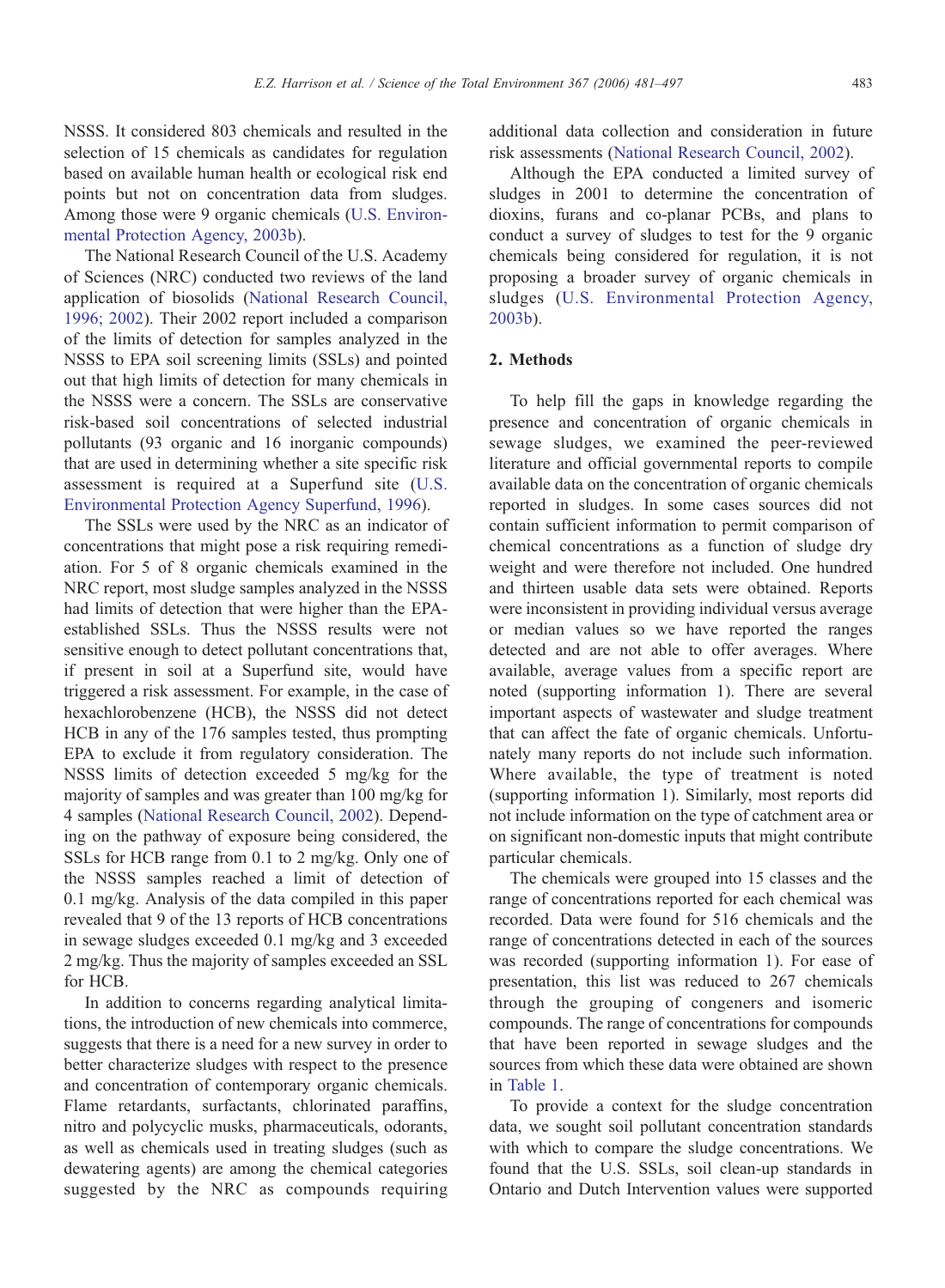# <span id="page-3-0"></span>Table 1 Concentrations of organic chemicals reported in sewage sludges and

# Table 1 (continued)

| sources of those data                    |                  |                      |                         |
|------------------------------------------|------------------|----------------------|-------------------------|
|                                          | Range            | Data                 |                         |
|                                          | mg/kg dry wgt    | sources <sup>a</sup> | Chlorob<br>Benzene      |
| Aliphatics—short chained and chlorinated |                  |                      | Benzene                 |
| Acrylonitrile                            | $0.0363 - 82.3$  | $\lceil 1 \rceil$    | <b>Benzene</b>          |
| <b>Butadiene</b>                         | $ND-8$           | $[1-4]$              | isome                   |
| $(hexachloro-1,3-)$ <sup>SSL</sup>       |                  |                      |                         |
| Butane $(1,2,3,4$ -diepoxy)              | $ND-73.9$        | $^{[5]}$             | Flame re                |
| Butanol (iso)                            | $ND-0.165$       | $\lceil 5 \rceil$    | <b>Bromina</b>          |
| Butanone (2-)                            | ND-1540          | $\lceil 5 \rceil$    | ether                   |
| Carbon disulfide <sup>SSL</sup>          | $ND-23.5$        | $\lceil 5 \rceil$    | Cyclodo                 |
| Crotonaldehyde                           | ND-0.358         | $^{[5]}$             | (hexal                  |
| Cyclopentadiene                          | < 0.005          | $\lceil 2 \rceil$    | Tetrabro                |
| (hexachloro) <sup>SSL</sup>              |                  |                      | Tetrabro                |
| Ethane (hexachloro) <sup>SSL</sup>       | $0.00036 - 61.5$ | $[3]$                | (dime                   |
| Ethane (monochloro)                      | $ND-24$          | $\lceil 3 \rceil$    |                         |
| Ethane (pentachloro)                     | $0.0003 - 9.2$ g | $[3]$                | Monocy                  |
| Ethane (tetrachloro)                     | $< 0.1 - 5.0$    | [6]                  | Acetoph                 |
| Ethane (trichloro)                       | $ND-33$          | $^{[7]}$             | Aniline                 |
| isomers <sup>SSL</sup>                   |                  |                      | <b>Benzene</b>          |
| Ethylene (dichloro) <sup>SSL</sup>       | $< 0.01 - 865$   | [3,8]                | Benzene                 |
| Ethylene (monochloro)                    | $< 0.025 - 110$  | [2,3]                | <b>Benzene</b>          |
| Ethylene (tetrachloro) <sup>SSL</sup>    | $ND-50$          | $[1-3,5,7,8]$        | <b>Benzene</b>          |
| Ethylene (trichloro) <sup>SSL</sup>      | $ND-125$         | [2,3,5,7]            | Benzene                 |
| Hexanoic acid                            | ND-1960          | $\lceil 5 \rceil$    | Benzene                 |
| Hexanone $(2-)$                          | $ND-12.7$        | $\lceil 5 \rceil$    | $(2-me$                 |
| Methane (dichloro) <sup>SSL</sup>        | $ND-262$         | [3,5,8,9]            | Benzene                 |
| Methane (monochloro)                     | $ND-30$          | $\lceil 5 \rceil$    | <b>Benzoic</b>          |
| Methane (tetrachloro) <sup>SSL</sup>     | $ND-60$          | $[2,3,5-7]$          | Benzyl a                |
| Methane (trichloro) <sup>SSL</sup>       | $ND-60$          | $[2,5-7]$            | Analine                 |
| Methane (trichlorofluoro)                | ND-3.97          | $[5]$                | $(P-)^S$                |
| <i>N</i> -alkanes (polychlorinated)      | $1.8 - 93.1$     | $[10]$               | Cymene                  |
| <i>N</i> -alkanes                        | ND-758           | $^{[5]}$             | Dioxane                 |
| Organic halides absorbable               | $1 - 7600$       | $[7,11-13]$          | Picoline                |
| (AOX) and extractable                    |                  |                      | <b>Styrene</b>          |
| (EOX)                                    |                  |                      | Terpenic                |
| Pentanone (methyl)                       | $ND-0.567$       | $\lceil 5 \rceil$    | Thioxan                 |
| Polyorganosiloxanes                      | $8.31 - 5155$    | $[14-18]$            | <b>Toluene</b>          |
| Propane (dichloro)                       | $ND-1230$        | [1,3,5]              |                         |
| isomersSSL                               |                  |                      | Toluene                 |
| Propane (trichloro)                      | $0.00459 - 19.5$ | [1,3]                | <b>Toluene</b>          |
| Propanenitrile                           | $ND-64.7$        | $\lceil 5 \rceil$    | Toluene                 |
| (ethyl cyanide)                          |                  |                      | Toluene                 |
| Propanone $(2-)$                         | ND-2430          | $[5]$                | Xylene i                |
| Propen-1-ol $(2-)$                       | $ND-0.0312$      | $[5]$                |                         |
| Propene (trichloro)                      | $< 0.0010 - 167$ | $[1]$                |                         |
| Propene chlorinated<br>isomersSSL        | $0.002 - 1230$   | $[3,5]$              | Nitrosan<br>$N$ -nitros |
|                                          |                  |                      |                         |
| Propenenitrile (methyl)                  | ND-218           | $^{[5]}$             | N-nitros<br>N-nitros    |
| Squalene<br>Sulfone (dimethyl)           | ND-16.7          | $^{[5]}$             | N-nitros                |
|                                          | ND-0.784         | $[5]$                | N-nitros                |
| Chlorobenzenes                           |                  |                      | N-nitros                |
| Benzene (dichloro)                       | $ND-1650$        | [2,3,5,8,            | N-nitros                |
| isomersSSL                               |                  | 19,20]               |                         |
| Benzene (hexachloro) <sup>SSL</sup>      | $ND-65$          | [1,2,4,7,11,         | Organot                 |
|                                          |                  | $20 - 22$ ]          | <b>Butylitir</b>        |
| Benzene (monochloro) <sup>SSL</sup>      | ND-846           | [3,5,19]             | Butyltin                |
|                                          |                  |                      |                         |

|                                           | Range             | Data                  |
|-------------------------------------------|-------------------|-----------------------|
|                                           | mg/kg dry wgt     | sources <sup>a</sup>  |
| Chlorobenzenes                            |                   |                       |
| Benzene (pentachloro)                     | $<0.005 - <0.01$  | $[2,20]$              |
| Benzene (tetrachloro)                     | $< 0.001 - 0.22$  | $[2,20]$              |
| <b>Benzene</b> (trichloro)                | $ND-184$          | [2,3,5,19,20]         |
| isomers <sup>SSL</sup>                    |                   |                       |
| Flame retardants                          |                   |                       |
| Brominated diphenyl                       | $<0.008-4.89$     | $[23 - 30]$           |
| ether congeners (BDEs)                    |                   |                       |
| Cyclododecane                             | $<0.0006-9.120$   | $[31]$                |
| (hexabromo) isomers                       |                   |                       |
| Tetrabromobisphenol A                     | $< 0.0024 - 3322$ | [32]                  |
| Tetrabromobisphenol A                     | < 0.0019          | [32]                  |
| (dimethyl)                                |                   |                       |
| Monocyclic hydrocarbons and heterocycles  |                   |                       |
| Acetophenone                              | ND-6.92           | $^{[5]}$              |
| Aniline (2,4,5-trimethyl)                 | ND-0.220          | [5]                   |
| Benzene <sup>SSL</sup>                    | $ND-11.3$         | [3,5,33]              |
| Benzene (1,4-dinitro)                     | ND-4.4            | $[5]$                 |
| Benzene (ethyl) <sup>SSL</sup>            | $ND-65.5$         | $[3,5]$               |
| Benzene (mononitro) <sup>SSL</sup>        | $ND-1.55$         | $[2,5]$               |
| Benzene (trinitro)                        | 12                | $[34]$                |
| Benzenethiazole                           | $ND-64.4$         | $\lceil 5 \rceil$     |
| (2-methylthio)                            |                   |                       |
| Benzenethiol                              | $ND-3.25$         | $^{[5]}$              |
| Benzoic acid <sup>SSL</sup>               | ND-835            | $[5]$                 |
| Benzyl alcohol                            | $ND-156$          | $[5]$                 |
| Analine (chloro)<br>$(P-)$ <sup>SSL</sup> | $ND-40.2$         | $\lceil 5 \rceil$     |
| Cymene (P-)                               | ND-84.3           | $^{[5]}$              |
| Dioxane $(1,4-)$                          | ND-35.3           | $^{[5]}$              |
| Picoline (2-)                             | $ND-365$          | $[5]$                 |
| Styrene <sup>SSL</sup>                    | ND-5850           | $[3,5]$               |
| Terpeniol (alpha)                         | $ND-2.56$         | $^{[5]}$              |
| Thioxanthe-9-one                          | ND-19.6           | [5]                   |
| Toluene <sup>SSL</sup>                    | ND-1180           | [3,5,6,8,9,<br>34,35] |
| Toluene (chloro)                          | $1.13 - 324$      | $^{[5]}$              |
| Toluene (2,4-dinitro) <sup>SSL</sup>      | $ND-10$           | [2,5,34]              |
| Toluene (para nitro)                      | 100               | [34]                  |
| Toluene (trinitro)                        | 12                | [34]                  |
| Xylene isomers <sup>SSL</sup>             | $ND-6.91$         | [5,8,33,              |
|                                           |                   | $35 - 37$ ]           |
| Nitrosamines                              |                   |                       |
| N-nitrosdiphenylamine <sup>SSL</sup>      | ND-19.7           | $^{[5]}$              |
| N-nitrosodiethylamine                     | $ND-0.0038$       | $[38]$                |
| N-nitrosodimethylamine                    | $0.0006 - 0.053$  | [38]                  |
| N-nitrosodi-n-butylamine                  | ND                | [38]                  |
| N-nitrosomorpholine                       | $ND-0.0092$       | [38]                  |
| N-nitrosopiperdine                        | ND-trace          | [38]                  |
| N-nitrosopyrrolidine                      | $ND-0.0042$       | [38]                  |
| <i><b>Organotins</b></i>                  |                   |                       |
| Butylitin (di)                            | $0.41 - 8.557$    | [39–44]               |
| Butyltin (mono)                           | 0.016-43.564      | [39–44]               |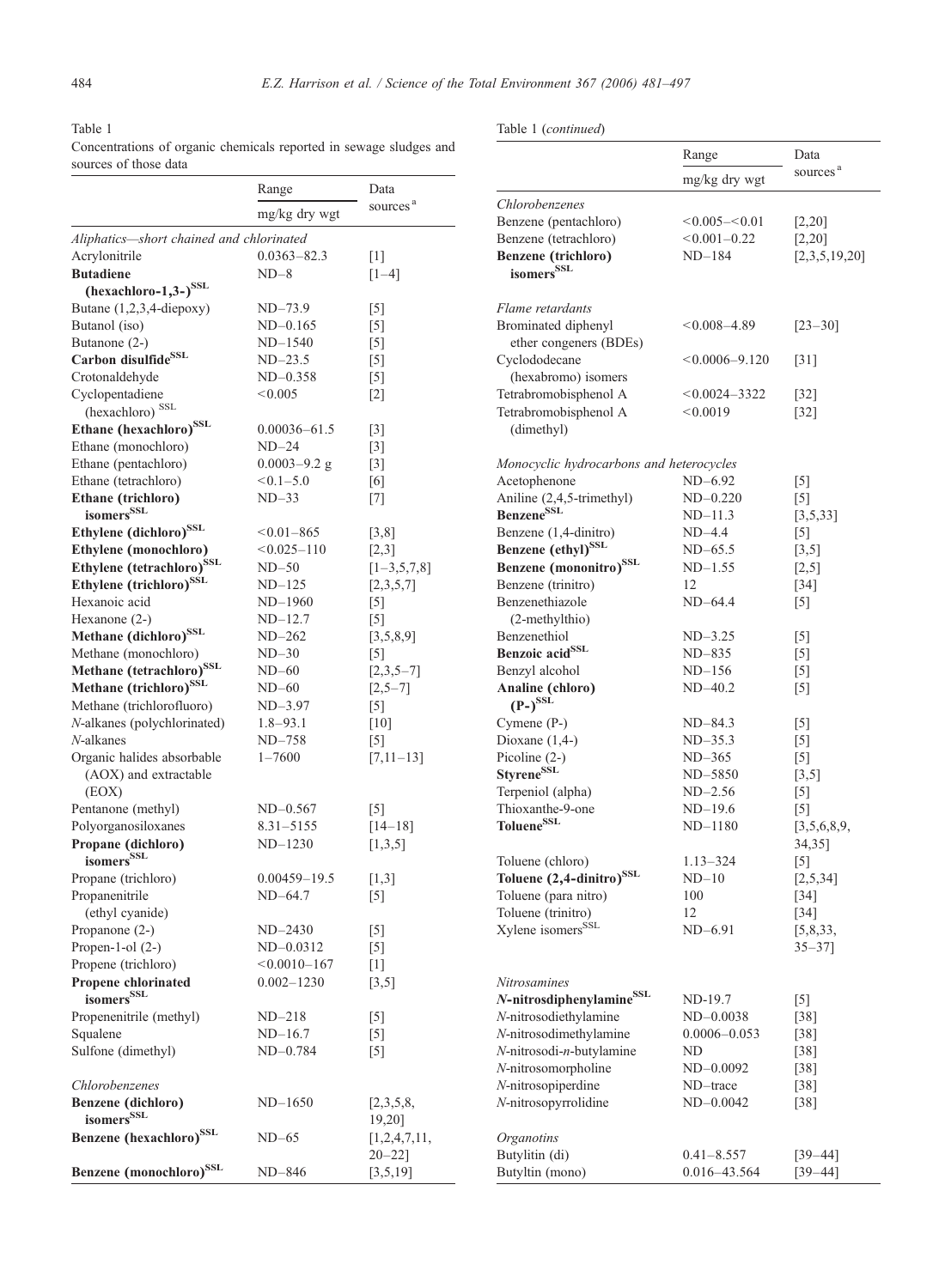Table 1 (continued)

Table 1 (continued)

|                                                     | Range               | Data                 |                                                 | Range              | Data                     |
|-----------------------------------------------------|---------------------|----------------------|-------------------------------------------------|--------------------|--------------------------|
|                                                     | mg/kg dry wgt       | sources <sup>a</sup> |                                                 | mg/kg dry wgt      | sources <sup>a</sup>     |
|                                                     |                     |                      |                                                 |                    |                          |
| Organotins                                          |                     |                      | Fragrance material                              |                    |                          |
| Butyltin (tri)                                      | 0.005-237.923       | $[9,39-44]$          | Hexylcinnamic                                   | 4.1                | $[52]$                   |
| Phenyltin (di)                                      | $0.1 - 0.4$         | [42, 43]             | Aldehyde (Alpha)                                |                    |                          |
| Phenyltin (mono)                                    | 0.1                 | [42, 43]             | Methyl ionone (gamma)                           | $1.1 - 3.8$        | $[52]$                   |
| Phenyltin (tri)                                     | $0.3 - 3.4$         | [42, 43]             | Musk Ketone (MK)<br>(4-tertbutyl-3,5-dinitro-2, | $ND-1.3$           | [37, 52, 57]             |
| Personal care products and pharmaceuticals          |                     |                      | 6-dimethylacetophenone)                         |                    |                          |
| Acetaminophen                                       | 0.0000006-4.535     | $[45]$               | Musk Xylene (1-tert-butyl-3, ND-0.0325          |                    | $[57]$                   |
| Gemfibrozil                                         | $ND-1.192$          | $[45]$               | 5-dimethyl-2,4,6-                               |                    |                          |
| Ibuprofen                                           | $0.000006 - 3.988$  | [45]                 | trinitrobenzene)                                |                    |                          |
| Naproxen                                            | $0.000001 - 1.022$  | [45]                 | OTNE (1-(1,2,3,4,5,                             | $7.3 - 30.7$       | $[52]$                   |
| Salicylic acid                                      | $0.000002 - 13.743$ | $[45]$               | 6,7,8-octahydro-2,                              |                    |                          |
| Antibiotics                                         |                     |                      | 3,8,8-tetramethyl-2-                            |                    |                          |
| Ciprofloxacin                                       | $0.05 - 4.8$        | [46, 47]             | naphthalenyl)                                   |                    |                          |
| Doxycycline                                         | $< 1.2 - 1.5$       | $[47]$               | Phantolide $(1-[2,3-$                           | $0.032 - 1.8$      | [34, 37,                 |
| Norfloxacin                                         | $0.01 - 4.2$        | [46, 47]             | Dihydro-1, 1, 2, 3, 3, 6-                       |                    | 53,54]                   |
| Ofloxacin                                           | $< 0.01 - 2$        | $[47]$               | hexamethyl-1H-inden-                            |                    |                          |
| Triclosan (4-chloro-                                | $ND-15.6$           | $[25, 48 - 50]$      | 5-yl]-ethanone)                                 |                    |                          |
| $2-(2,4-dichloro-$                                  |                     |                      | Tonalide (1-[5,6,7,8-                           | $ND-51$            | [25, 37,                 |
| phenoxy)-phenol and                                 |                     |                      | Tetrahydro-3,5,5,6,8,8-                         |                    | $52 - 55$                |
| related compounds                                   |                     |                      | hexamethyl-                                     |                    |                          |
| Fluorescent whitening agents                        |                     |                      | 2-naphthalenyl]-ethanone)                       |                    |                          |
| BLS (4,4'-bis(4-                                    | $5.4 - 5.5$         | [51]                 | Traseolide (ATII) (1-                           | $0.044 - 1.1$      | [53, 54]                 |
| chloro-3-sulfostyryl)-                              |                     |                      | $[2,3-Dihydro-1,1,2,6-$                         |                    |                          |
| biphenyl)                                           |                     |                      | tetramethyl-3-(1-methyl-                        |                    |                          |
| DAS 1 (4,4'-                                        | $86 - 112$          | $[51]$               | ethyl)-1H-inden-5-yl]                           |                    |                          |
| $bis[(4-anilino-6-$                                 |                     |                      | ethanone                                        |                    |                          |
| morpholino-1,3,5-                                   |                     |                      |                                                 |                    |                          |
| triazin-2-yl)-amino]                                |                     |                      | Pesticides                                      |                    |                          |
| stilbene-2,2'-disulfonate)                          |                     |                      | <b>Aldrin</b> <sup>SSL</sup>                    | $ND-16.2$          | $[1-5, 21, 22,$          |
| DSBP (4,4'-bis                                      | $31 - 50$           | [51]                 |                                                 |                    | 33,58,59]                |
| (2-sulfostyryl)biphenyl)                            |                     |                      | Azinphos Methyl                                 | $ND-0.279$         | $[5]$                    |
| Fragrance material                                  |                     |                      | Benzene                                         | $ND-8.83$          | $[5]$                    |
| Acetyl Cedrene                                      | $9.0 - 31.1$        | $[52]$               | (pentachloronitro)                              |                    |                          |
| Amino Musk Ketone                                   | $ND-0.362$          | $[37]$               | Captan                                          | $ND-0.968$         | $\lceil 5 \rceil$        |
| Amino Musk Xylene                                   | $ND-0.0315$         | $[37]$               | ChlordaneSSL                                    | $ND-16.04$         | [1,3,5]                  |
| (AMX)                                               |                     |                      | Chlorobenzilate                                 | $ND-0.104$         | $[2,5]$                  |
| Cashmeran (DPMI)                                    | $ND-0.332$          | [34, 37]             | Chloropyrifos                                   | $ND-0.529$         | $[5]$                    |
| $(6,7$ -dihydro-1,1,2,3,3-                          |                     |                      | Ciodrin                                         | $ND-0.093$         | $[5]$                    |
| pentamethyl-4(5H)-                                  |                     |                      | Cyclohexane isomers                             | $ND-70$            | $[1-7,9,11,21,$          |
| indanone)                                           |                     |                      | (lindane and others <sup>SSL</sup> )            |                    | $22,59 - 62$ ]           |
| Celestolide (1-[6-                                  | $0.010 - 1.1$       |                      | <b>DDT</b> and related                          | $ND-564$           |                          |
|                                                     |                     | [34, 37, 53, 54]     | $\rm{congeners}^{\rm{SSL}}$                     |                    | $[1 - 5, 7, 9,$          |
| $(1,1-Dimethylethyl)$ -                             |                     |                      |                                                 |                    | 11,21,22,33,             |
| 2,3-dihydro-1,1-methyl-<br>1H-inden-4-yl]-ethanone) |                     |                      | Diallate                                        |                    | $58,60 - 62$ ]           |
|                                                     |                     |                      |                                                 | $ND-0.394$         | $[2,5]$                  |
| Diphenyl Ether                                      | ND-99.6             | [5, 52]              | Diazinon                                        | $ND-0.151$         | $[5]$                    |
| Galaxolide (HHCB)                                   | $ND-81$             | [25, 34, 37,         | Dicrotophos (Bidrin)                            | $ND-0.550$         | $[5]$                    |
| $(1,3,4,6,7,8-Hexahydro-$                           |                     | $52 - 56$ ]          | Dieldrin <sup>SSL</sup>                         | $ND-64.7$          | $[1-7, 21, 22,$          |
| $4,6,6,7,8,8$ -                                     |                     |                      |                                                 |                    | 33,60,61]                |
| hexamethylcyclopenta[g]-                            |                     |                      | Dimethoate                                      | $ND-0.340$         | $[2,5]$                  |
| benzopyran)                                         |                     |                      | Disulfotone                                     | < 0.0050           | $[2]$                    |
| Galaxolide lactone                                  | $0.6 - 3.5$         | $[54]$               | Endosulfans                                     | $ND-0.280$         | [2,4,5,21]               |
| $(1,3,4,6,7,8-Hexahydro-$                           |                     |                      | <b>Endrin</b> SSL                               | $ND-1.17$          | [1,2,4,5,21,             |
| $4,6,6,7,8,8$ -                                     |                     |                      |                                                 |                    | 22,59]                   |
| hexamethylcyclopenta[g]-                            |                     |                      | Famphur                                         | $< 0.0050 - 0.400$ | $[2]$                    |
| 2-benzopyran-1-one)                                 |                     |                      |                                                 |                    | (continued on next page) |
| Hexyl salicylate                                    | $Trace-1.5$         | $[52]$               |                                                 |                    |                          |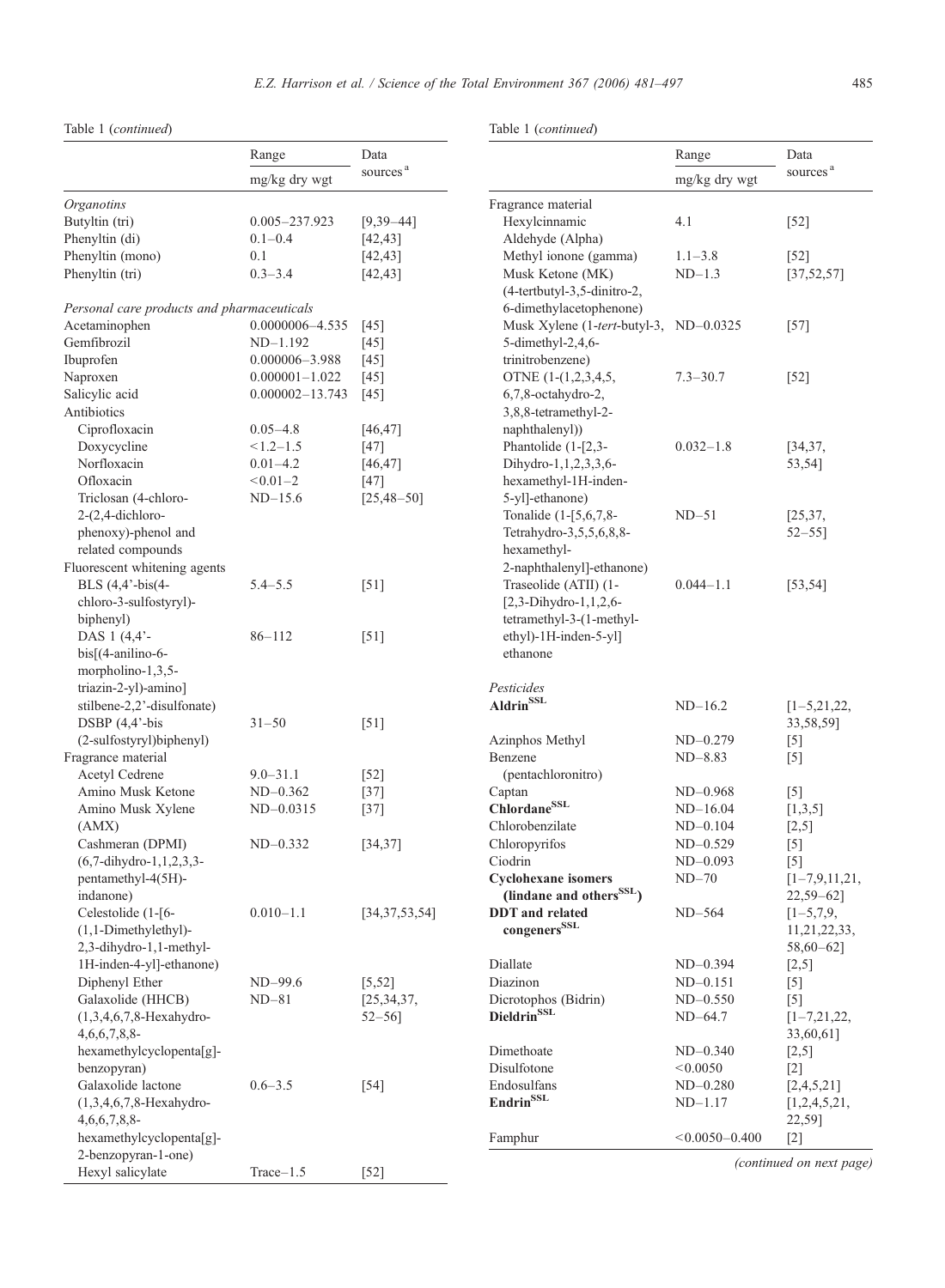#### Table 1 (continued)

Range Data sources<sup>a</sup> mg/kg dry wgt Pesticides Heptachlor epoxides<sup>SSL</sup> ND-0.780 [1,2,5,21] Heptachlor<sup>SSL</sup>  $ND-16$  [2,3,5,21,22] Isobenzan ND–0.130 [4] Isodrin ND [4]  $Isophorone<sup>SSL</sup> < 0.0050-0.08294$  [2] Leptophos  $ND-0.319$  [5] Methoxychlor<sup>SSL</sup>  $< 0.015 - 0.330$  [2] Mevinphos (phosdrin) ND–0.148 [5] Naled (Dibrom)  $ND-0.484$  [5] Naphthoquinone  $(1,4-)$   $\leq 0.0050$  [2] Nitrofen ND–0.195 [5] Parathion (ethyl)  $< 0.0050 - 0.380$  [2] Parathion (methyl)  $< 0.0050 - 0.070$  [2] Permethrin isomers  $\leq 0.15-163$  [20,63] **Phenoxy herbicides**<sup>SSL</sup>  $ND-7.34$  [1,2,5] Phenoxypropanoic acid (trichloro) ND–0.121 [5] Phorate (O,O-diethyl S-[(ethylthio) methyl] phosphorodithioate)  $< 0.0050 - 0.200$  [2] Phosphamidon  $ND-0.232$  [5] Pronamide (dichloro  $(3,5-)-N-(1,1$ dimethylpropynyl) benzamide)  $< 0.0050 - 0.008$  [2] Pyrophosphate (tetraethyl) ND–20 [5] Quintozene ND-0.100 [4]<br>Safrol (iso) <0.0050-0.750 [2]  $< 0.0050 - 0.750$  [2] Safrole (EPN)  $ND-0.545$  [2] Toxaphene<sup>SSL</sup> 51 [3] Trichlorofon  $ND-2.53$  [5] Trifluralin (Treflan)  $ND-0.235$  [5] Phenols Bisphenol-A (BPA) 0.00010-32,100 [18,49,64,65] Hexachlorophene (HCP)  $0.0226-1.190$  [49]<br>Hydroquinone  $0.14-223$  [3] Hydroquinone 0.14–223 [3] Hydroxybiphenyls ND–0.172 [64] **Phenol<sup>SSL</sup>**  $ND-920$  [2,3,5,7, 8,36,66] Phenol chloro  $\,$  congeners  $^{\rm SSL}$  $< 0.003 - 8490$  [1-3,5-9, 33,35,49, 61,66–68] Phenol chloro methyl congeners ND–136 [2,3,5,8,9, 61,64] Phenol methyl congenersSSL ND–1160 [2,3,5,7–9, 34,66] Phenol nitro methyl congeners  $0.2 - 187$  [5] Phenols nitro  $congeners^{\text{SSL}}$  $\leq 0.003 - 500$  [2,3,8]

Table 1 (continued)

|                                                             | Range                      | Data                                                                                                 |
|-------------------------------------------------------------|----------------------------|------------------------------------------------------------------------------------------------------|
|                                                             | mg/kg dry wgt              | sources <sup>a</sup>                                                                                 |
| Phthalate acid esters/plasticizers                          |                            |                                                                                                      |
| Bis(2-chloroethyl)<br>ether <sup>SSL</sup>                  | $<$ 0.020 $-$ 0.130        | $\lceil 2 \rceil$                                                                                    |
| Bis(2-chloroisopropyl)<br>ether                             | $< 0.150 - 5.700$          | $\lceil 2 \rceil$                                                                                    |
| Bis(2-cloroethoxy)<br>methane                               | $< 0.020 - 0.240$          | $\lceil 2 \rceil$                                                                                    |
| Di(2-ethylhexyl)<br>adipate                                 | $< 0.100 - 0.450$          | $\lceil 2 \rceil$                                                                                    |
| Phthalates <sup>SSL</sup>                                   | ND-58,300                  | $[2,3,5-9,$<br>28, 33, 36,<br>58,69-73]                                                              |
| Polychlorinated biphenyls, naphthalenes, dioxins and furans |                            |                                                                                                      |
| Aroclor 1016                                                | $0.2 - 75$                 | [6, 74]                                                                                              |
| Aroclor 1248                                                | $ND-5.2$                   | [5,6,33,58]                                                                                          |
| Aroclor 1254                                                | 0.0667–1960                | [1,5]                                                                                                |
| Aroclor 1260                                                | $ND-433$                   | [1,5,6,58,60]                                                                                        |
| Biphenyl (decachloro)                                       | $0.11 - 2.9$               | $\lceil 1 \rceil$                                                                                    |
| <b>Biphenyls</b>                                            | 431                        | $\lceil 3 \rceil$                                                                                    |
| (polybrominated)                                            |                            |                                                                                                      |
| Dibenzofuran                                                | ND-59.3                    | [5]                                                                                                  |
| Dioxins and furans                                          | $ND-1.7$                   | [5,8,72,                                                                                             |
| (polychlorinated<br>dibenzo)                                |                            | $75 - 81$ ]                                                                                          |
| PCB congeners                                               | $ND-765$                   | $[2-5,7,11,$                                                                                         |
| Phenylether (chloro)<br>Terphenyls and<br>naphthalenes      | < 0.020<br>$ND-11.1$       | 13, 21, 22, 28,<br>35,53,59,<br>61, 71, 72,<br>79,81-87]<br>$\lceil 2 \rceil$<br>[2,3,5,9,<br>28,53] |
| (polychlorinated)                                           |                            |                                                                                                      |
|                                                             |                            |                                                                                                      |
| Polynuclear aromatic hydrocarbons                           |                            |                                                                                                      |
| Acenaphthene <sup>SSL</sup>                                 | $ND-6.6$                   | [2,5,8,21,53,                                                                                        |
|                                                             |                            | 82,88]                                                                                               |
| Acenaphthylene<br>Anthracene <sup>SSL</sup>                 | $0.00360 - 0.3$<br>$ND-44$ | [2,8,21,53]                                                                                          |
|                                                             |                            | [2,3,5,8,21,<br>28, 31, 53,<br>74,88,89]                                                             |
| Benzidine                                                   | 12.7                       | $\lceil 3 \rceil$                                                                                    |
| Benzo(a)anthracene <sup>SSL</sup>                           | ND-99                      | [2,3,5,8,                                                                                            |
|                                                             |                            | 21,53,                                                                                               |
|                                                             |                            | 82,88-90]                                                                                            |
| Benzo[ghi]perylene                                          | $ND-12.9$                  | $[1,2,5-8,$                                                                                          |
|                                                             |                            | 21,22,28,                                                                                            |
|                                                             |                            | 53,88-91]                                                                                            |
| <b>Benzofluoranthene</b><br>congeners <sup>SSL</sup>        | $0.006 - 34.2$             | [3,89]                                                                                               |
| Benzofluorene                                               | $ND-8.1$                   | [62, 89]                                                                                             |
| congeners                                                   |                            |                                                                                                      |
| <b>Benzopyrene</b>                                          | $ND-24.7$                  | $[1-3,5-8,$                                                                                          |
| congeners <sup>SSL</sup>                                    |                            | 11,21,22,28,<br>33,53,62,<br>82,88-911                                                               |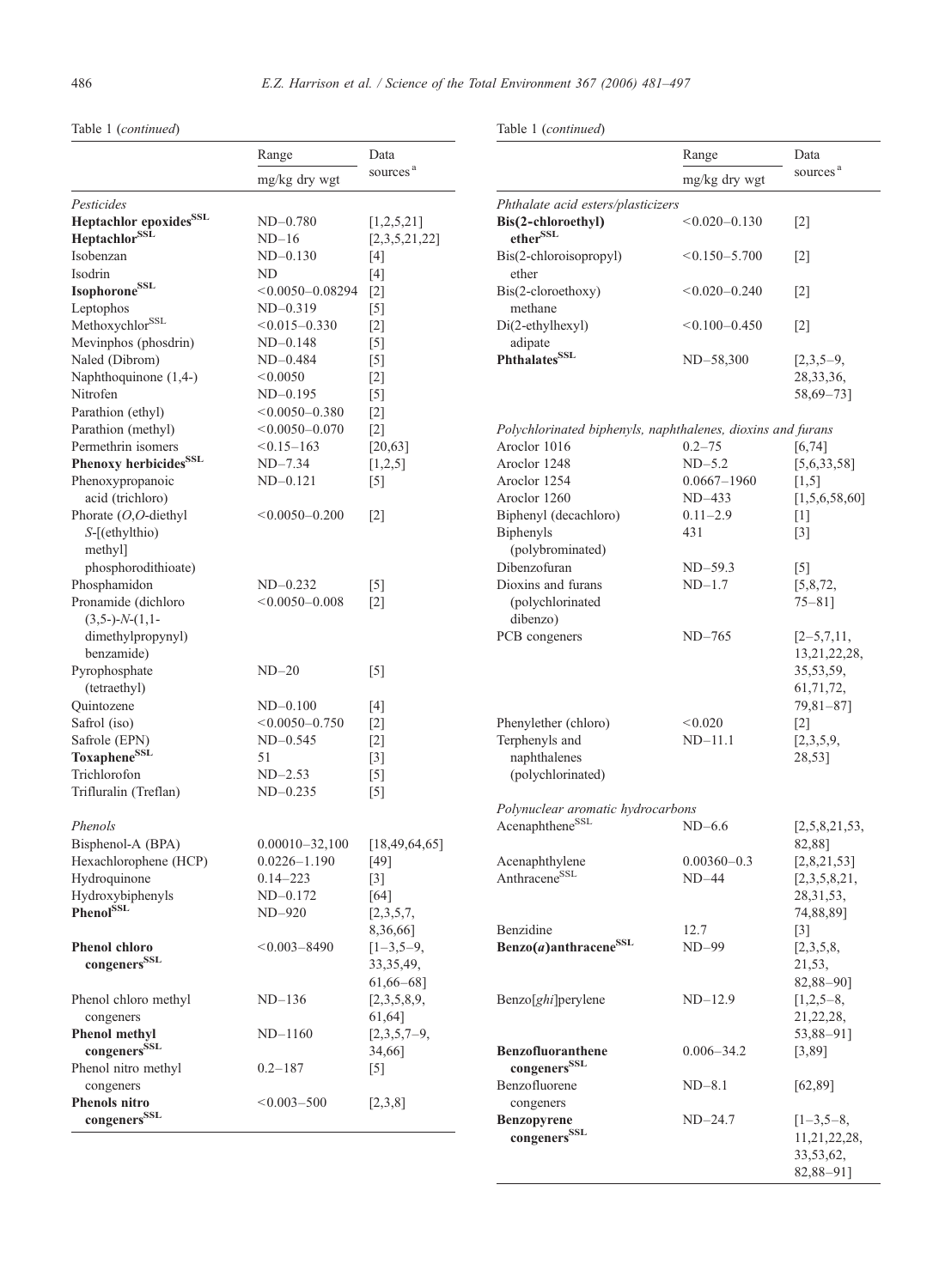Table 1 (continued)

Range Data sources<sup>a</sup> mg/kg dry wgt Polynuclear aromatic hydrocarbons  $Bipheny$   $ND-15,300$   $[3,5,53]$ Chrysene<sup>SSL</sup>  $ND-32.4$  [3,5,8,21,53, 82,88,90]  $Chrysenettriphenylene$   $0.01-14.7$   $[2,89]$ Dibenzoanthracene congeners<sup>SSL</sup> ND–13 [2,3,8,21,53, 88,89,91] Dibenzothiophene  $ND-1.47$  [5] Diphenyl amine  $ND-32.6$  [5] Fluoranthene<sup>SSL</sup>  $ND-60$  [1–3,5–8,21, 22,28,33,53,62, 82,88–90] Fluorene<sup>SSL</sup>  $< 0.01 - 8.1$  [2,8,21,53,] 82,88] Fluorene (nitro) 0.941 [28] Indeno(1,2,3-c,d) pyrene<sup>SSL</sup> ND–9.5 [2,7,8,21,22,] 28,53,88–91] Naphthalene<sup>SSL</sup> ND–6610 [2,3,5,6,8,21,] 36,53,62,88] Naphthalene methyl isomers ND–136 [2,5,28,53] Napthalene methyl congeners Napthalene nitro congeners ND-0.0798 [28] Perylene ND–69.3 [3,5,53,89,91] Phenanthrene  $< 0.01-44$  [2,3,5,6, 8,21,28,53, 62,82,88–90] Phenanthrene methyl isomers ND–37.4 [5,53] Pyrene<sup>SSL</sup>  $0.01-37.1$  [2,3,5,6, 8,21,53, 82,88–90] Pyrene (phenyl) 0.06–6.86 [1] Retene (7-isopropyl-1-methylphenanthrene) 0.260 [28] Total PAH  $ND-199$  [9,11,28, 72,86] Triphenylene  $ND-15.4$  [5] Sterols, stanols and estrogens Campestanol  $(5a+5b)$  3.0–14 [55] Campesterol 6.3 [55] Cholestanol (5a-) 22.7 [49,87] Cholesterol 57.4 [55] Coprostanol 216.9 [55] Estradiol (17b) 0.0049–0.049 [92,93] Estrone 0.016–0/0278 [92,93] Ethinylestradiol (17a)  $< 0.0015 - 0.017$  [92,93] Sitostanol (5a-b+5b-b-) 14.1–93.9 [55] Sitosterol (b-) 29.6–31.1 [55] Stigmastanol  $(5a + 5b)$  1.9–12.9 [55] Stigmasterol 6.7 [55]

Table 1 (continued)

|                                | Range              | Data                 |  |
|--------------------------------|--------------------|----------------------|--|
|                                | mg/kg dry wgt      | sources <sup>a</sup> |  |
| <b>Surfactants</b>             |                    |                      |  |
| Alcohol ethoxylates            | $ND-141$           | [70, 94, 95]         |  |
| Alkylbenzene sulfonates        | $<1-30,200$        | [6,7,9,              |  |
|                                |                    | $70 - 72,74,$        |  |
|                                |                    | 85,94,96-98]         |  |
| Alkylphenolcarboxylates        | $10 - 14$          | [92]                 |  |
| Alkylphenolethoxylates         | $ND-7214$          | [2,7,25,28,          |  |
|                                |                    | 49,69,71,72,         |  |
|                                |                    | 85,90,92,            |  |
|                                |                    | 94.99-1011           |  |
| Alkyphenols (nonyl             | ND-559,300         | [2,6,9,18,25,        |  |
| and octylphenol)               |                    | 28, 36, 49, 64,      |  |
|                                |                    | 69,74,92,            |  |
|                                |                    | 95,99-107],          |  |
| Coconut diethanol amides       | $0.3 - 10.5$       | [70]                 |  |
| Poly(ethylene glycol)s         | $1.7 - 17.6$       | $[70]$               |  |
| Triaryl/alkyl phosphate esters |                    |                      |  |
| Cresyldiphenyl phosphate       | $0.61 - 179$       | $\lceil 3 \rceil$    |  |
| Tricresyl phosphate            | $0.069 - 1650$     | $\lceil 3 \rceil$    |  |
| Tricresyl phosphate            | $< 0.020 - 12.000$ | $\lceil 2 \rceil$    |  |
| Tri-n-butylphosphate           | $< 0.020 - 2.400$  | $\lceil 2 \rceil$    |  |
| Triphenylphosphate             | $< 0.020 - 1.900$  | $[2]$                |  |
| Trixylyl phosphate             | $0.027 - 2420$     | $\lceil 3 \rceil$    |  |

See Supporting Information 1 for further detail.

Boldfaced= one or more reported concentrations exceed an SSL. SSLs may be established only for a particular congener. Table 1 groups congeners and where any one of the congener concentration exceeds an SSL for that congener, the group of congeners is shown in bold. Available data for specific congeners is shown in supporting information 2.

SSL indicates that SSLs have been established for one or more congener in this group.

ND indicates not detected where the lower limit of detection is not specified.  $\geq$ XX indicates not detected at the specified (XX) limit of detection.

<sup>a</sup> The data sources for this table are identified by number and cited below as a part of this table.

Data sources:

1. Jacobs LW, O'Connor GA, Overcash MA, Zabik MJ, Rygiewicz, P. Land application of sludge: food chain implications. In Effects of trace organics in sewage sludges on soil–plant systems and assessing their risk to humans, 1987.

2. Torslov J, Samsoe-Peterson L, Rasmussen, JO, Kristensen P. Use of waste products in agriculture: contamination level, environmental risk assessment and recommendations for quality criteria. VKI Institute for the Water Environment, 1997: Ministry of Environment and Energy Denmark, Danish EPA.

3. U.S. Environmental Protection Agency. An overview of the contaminants of concern in the disposal and utilization of municipal sewage sludge, 1983.

4. Katsoyiannis A, Samara C. Persistent organic pollutants (POPs) in the sewage treatment plant of Thessaloniki, northern Greece: occurrence and removal. Water Res, 2004, 38, 2685–2698.

5. U.S. Environmental Protection Agency. Technical support document for the round two sewage sludge pollutants. EPA-822-R-96-003,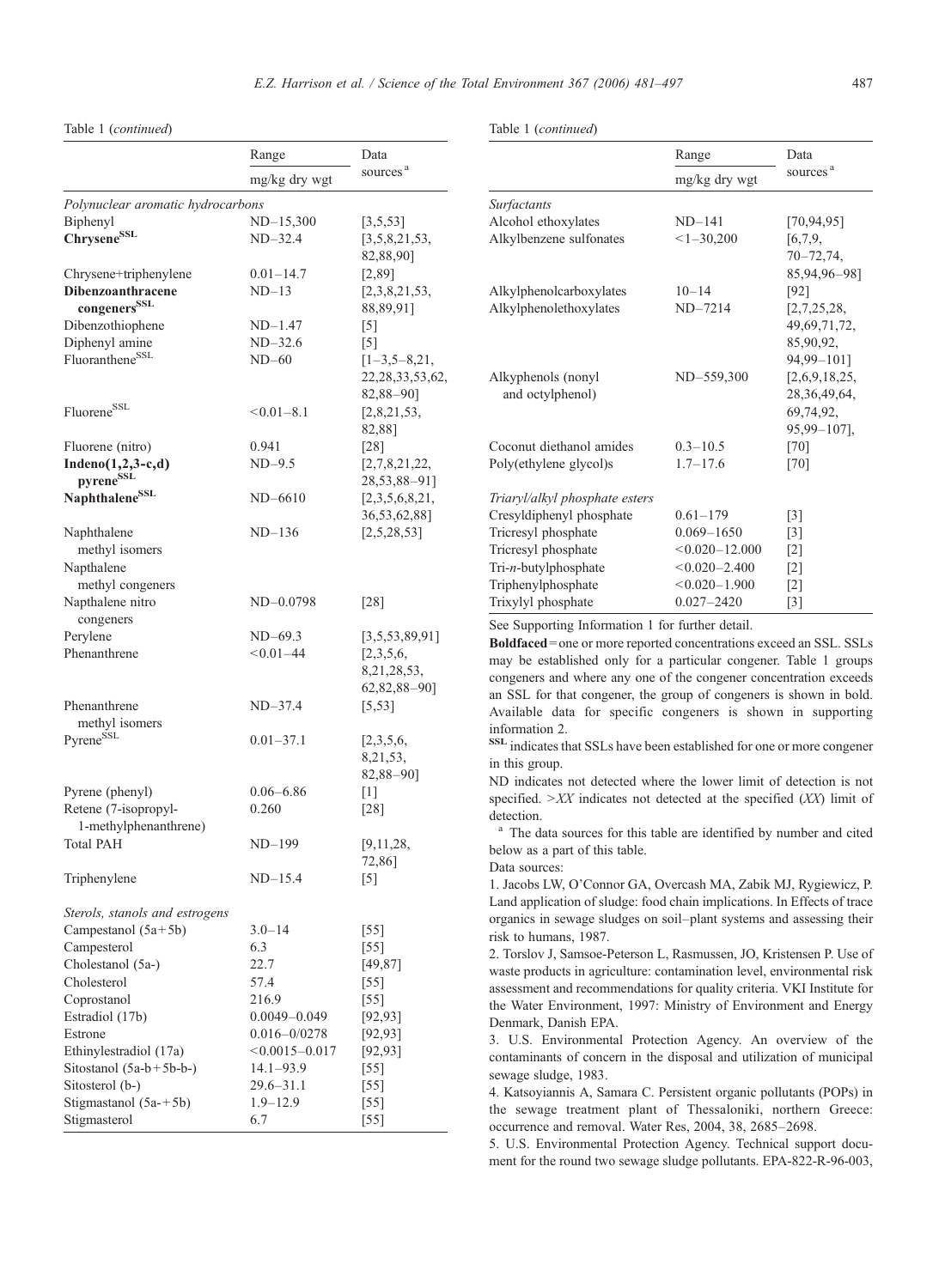1996a, Office of Water, Office of Science and Technology, Health and Ecological Criteria Division: Washington.

6. Wild SR, Jones KC. Organic chemicals entering agricultural soils in sewage sludges: screening for their potential to transfer to crop plants and livestock. Sci Total Environ, 1992, 119, 85–119.

7. Drescher-Kaden U, Bruggemann R, Matthes B, Matthies M. Contents of organic pollutants in German sewage sludges, in Effects of organic contaminants in sewage sludge on soil fertility, plants and animals, J.E. Hall, D.R. Sauerbeck, and P. L'Hermite, Editors. 1992, Commission of the European Communities: Luxembourg.

8. Bright DA, Healey N. Contaminant risks from biosolids land application: contemporary organic contaminant levels in digested sewage sludge from five treatment plants in greater Vancouver, British Columbia. Environ Pollut, 2003, 126, 39–49.

9. Schnaak W, Kuchler T, Kujawa M, Henschel K-P, Subenbach D, Donau R. Organic contaminants in sewage sludge and their ecotoxicological significance in the agricultural utilization of sewage sludge. Chemosphere, 1997, 35, 5–11.

10. Nicholls CR, Allchin CR, Law RJ. Levels of short and medium chain length polychlorinated n-alkanes in environmental samples from selected industrial areas in England and Wales. Environ Pollut, 2001, 114, 415–430.

11. Frost P, Camenzind R, Magert A, Bonjour R, Karlaganis, G. Organic micropollutants in Swiss sewage sludge. J Chromatogr A, 1993, 643, 379–388.

12. Kulling D, Candinas T, Stadelmann FX. Nahrstoffe und Schwermetalle im Klarschlamm. Agrarforschung, 2002, 9, 200–205. 13. Chevreuil M, Granier L, Chesterikoff A, Letolle R. Polychlorinated biphenyls partitioning in waters from river, filtration plant and wastewater plant: the case for Paris (France). Water Res, 1990, 24, 1325–1333.

14. Fendinger NJ, McAvoy DC, Eckhoff WS, Price BB. Environmental occurrence of polydimethylsiloxane. Environ Sci Technol, 1997, 31, 1555–1563.

15. Batley GE, Hayes JW. Polyorganosiloxanes (Silicones) in the aquatic environment of the Sydney region. Aust J Mar Freshw Res, 1991, 42, 287–293.

16. Watanabe N, Yasuda Y, Kato K, Nakamura T, Funasada R, Shimokawa K, Sato E, Ose Y. Determination of trace amounts of siloxanes in water, sediments and fish tissues by inductively coupled plasma emission spectrometry. Sci Total Environ, 1984, 34, 169–176. 17. Watanabe N, Nakamura T, Watanabe E, Sato E, Ose Y. Distribution of organosiloxanes (silicones) in water, sediments and fish from the Nagara River watershed. Japan. Sci Total Environ, 1984, 35, 91–97.

18. Gehring M, Vogel D, Tennhardt L, Weltin D, Bilitewski B. Efficiency of sewage sludge treatment technologies at eliminating endocrine active compounds. Waste Management and the Environment II, 2004, 621–630.

19. Wang M-J, McGrath SP, Jones KC. Chlorobenzenes in field soil with a history of multiple sewage sludge applications. Environ Sci Technol, 1995, 29, 356–362.

20. Rogers HR, Campbell JA, Crathorne B, Dobbs, AJ. The occurrence of chlorobenzenes and permethrins in twelve U.K. sewage sludges. Water Res, 1989, 23, 913–921.

21. Berset JD, Etter-Holzer R. Quantitative determination of polycyclic aromatic hydrocarbons, polychlorinated biphenyls and organochlorine pesticides in sewage sludges using supercritical fluid extraction and mass spectrometric detection. J Chromatogr A, 1999, 852, 545–558.

22. Witte H, Langenohl T, Offenbacher, G. Investigation of the entry of organic pollutants into soils and plants through the use of sewage

Notes to Table 1: sludge in agriculture. Part A: organic pollutant load in sewage sludge. Korresp Abw, 1988, 13, 118–125.

> 23. North KD. Tracking polybrominated diphenl ether releases in a wastewater treatment plant effluent, Palo Alto, California. Environ Sci Technol, 2004, 38, 4484–4488.

> 24. Hale RC, La Guardia MJ, Harvey EP, Mainor TM. Potential role of fire retardant-treated polyurethane foam as a source of brominated diphenyl ethers to the US environment. Chemosphere, 2002, 46, 729–735.

> 25. La Guardia M, Hale RC, Harvey E, Bush EO, Mainor TM, Gaylor MO. Organic contaminants of emerging concern in land-applied sewage sludge (biosolids). J Res Sci Tech, 2004, 1, 111–122.

> 26. Hellstrom T. Brominated flame retardants (PBDE and PBB) in sludge—a problem? in The Swedish Water and Wastewater Association, 2000.

> 27. de Boer J, de Boer K, Boon, JP. Polybrominated biphenyls and diphenyl ethers, in The handbook of environmental chemistry. Paasivirta J, Editor. 2000, Springer: Berlin.

> 28. Vikelsoe J, Thomsen M, Carlsen L, Johansen E. Persistent organic pollutants in soil, sludge and sediment. NERI technical report no. 402. 2002, National Environment Research Institute. Ministry of the Environment. p. 98.

> 29. Hale RC, LaGuardia MJ, Harvey EP, Gaylor MO, Mainor TM, Duff, WH. Persistent pollutants in land-applied sludges. Nature, 2001, 412, 140–141.

> 30. Litz, N. Some investigations into the behavior of pentabromodipheyl ether (PeBDE) in soils. J Plant Nutr Soil Sci, 2002, 165, 692– 696.

> 31. Morris S, Allchin CR, Zegers BN, Haftka JJH, Boon JP, Belpaire C, Leonards PEG, Leeuwen SPJV, De Boer, J. Distribution and fate of HBCD and TBBPA brominated flame retardants in North Sea estuaries and aquatic food webs. Environ Sci Technol, 2004, 38, 5497–5504.

> 32. Sellstrom, U, Jansson, B. Analysis of tetrabromobisphenol A in a product and environmental samples. Chemosphere, 1995, 31, 3085– 3092.

> 33. O'Connor, GA. Organic compounds in sludge-amended soils and their potential for uptake by crop plants. Sci Total Environ, 1996, 185, 71–81.

> 34. Klee N, Gustavsson L, Kosmehl T, Engell M. Changes in toxicity and genotoxicity of industrial sewage sludge samples containing nitroand animo-aromatic compounds following treatment in bioreactors with different oxygen regimes. Environ Sci Pollut Res Int, 2004, 11, 313–320.

> 35. Wilson SC, Alcock RE, Sewart AP, Jones KC. Organic chemicals in the environment: persistence of organic contaminants in sewage sludge-amended soil: a field experiment. J Environ Qual, 1997, 26, 1467–1477.

> 36. Kirchmann H, Tengsved A. Organic pollutants in sewage sludge. Swedish J Agric Res, 1991, 21, 115–119.

> 37. Herren, D, Berset, JD. Nitro Musks, Nitro musk amino metabolites and polycyclic musks in sewage sludges: quantitative determination by HRGC-ion-trap-MS/MS and mass spectral characterization of the amino metabolites. Chemosphere 2000. 40, 565–574.

> 38. Mumma RO, Raupach DC, Waldman JP, Tong SSC, Jacobs ML, Babish JG, Hotchkiss JH, Wszolek PC, Gutenman WH, Bache CA, Lisk DJ. National survey of elements and other constituents in municipal sewage sludges. Arch Environ Contam Toxicol, 1984, 13, 75–83.

> 39. Chau YK, Zhang S, Maguire RJ. Occurrence of butyl in species in sewage and sludge in Canada. Sci Total Environ, 1992, 121, 271–281.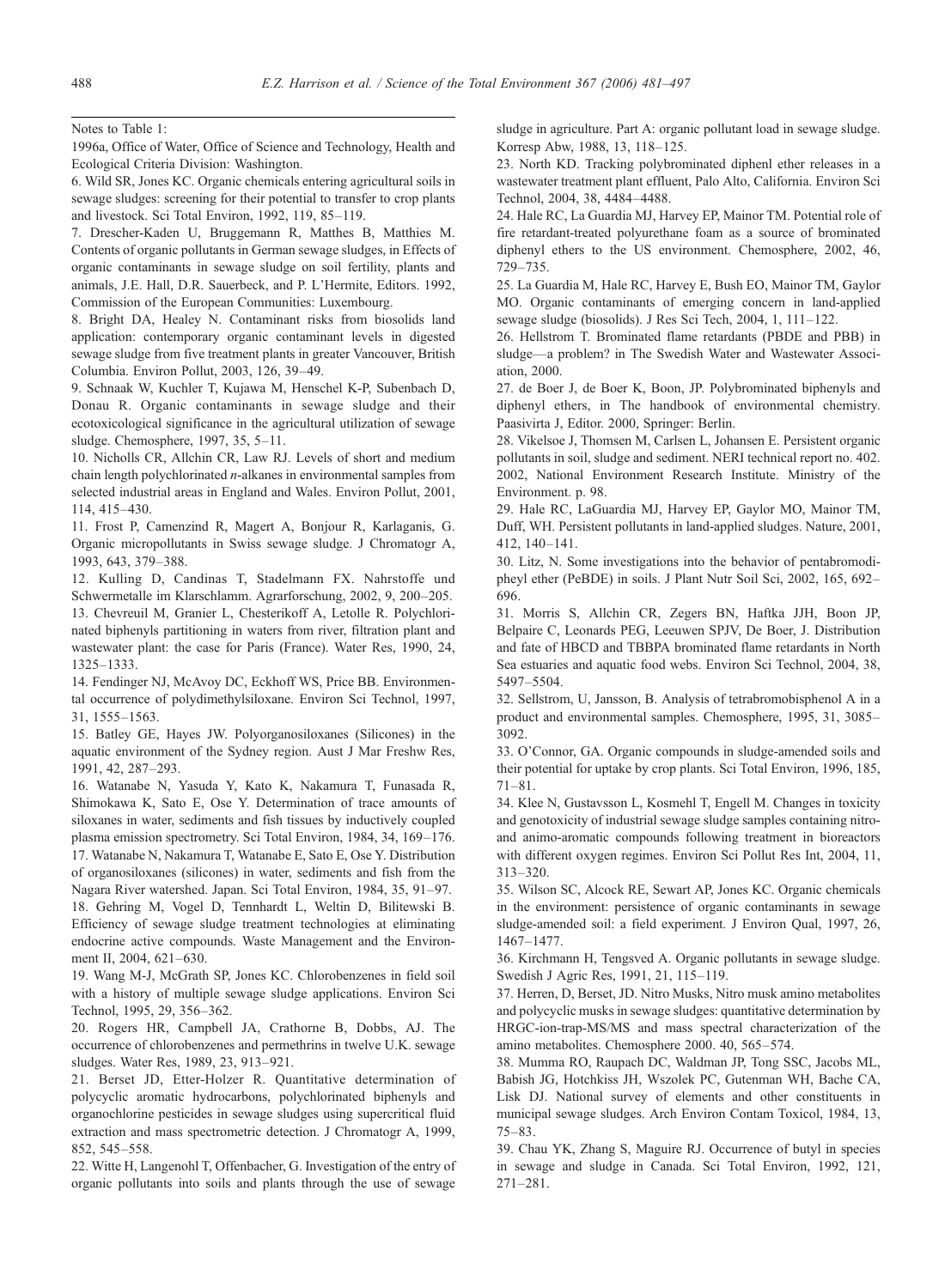Notes to Table 1:

41. Fent K, Hunn J, Renggli D, Siegrist H-R. Fate of tributyltin in sewage sludge treatment. Mar Environ Res, 1991, 32, 223–231.

42. Fent K. Organotin speciation in municipal wastewater and sewage sludge: ecotoxicological consequences. Mar Environ Res, 1989, 28, 477–483.

43. Fent K. Organotin compounds in municipal wastewater and sewage sludge: contamination, fate in treatment process and ecotoxicological consequences. Sci Total Environ, 1996, 185, 151–159.

44. Voulvoulis N, Scrimshaw MD, Lester JN. Removal of organotins during sewage treatment: a case study. Environ Technol, 2004, 25, 733–740.

45. Khan SJ, Ongerth JE. Estimation of pharmaceutical residues in primary and secondary sewage sludge based on quantities of use and fugacity modelling. Water Sci Technol, 2002, 46, 105–113.

46. Golet EM, Strehler A, Alder AC, Giger W. Determination of fluoroquinolone antibacterial agents in sewage sludge and sludgetreated soil using accelerated solvent extraction followed by solidphase extraction. Anal Chem, 2002, 74, 5455–5462.

47. Lindberg RH, Wennberg P, Tysklind M, Andersson BAV. Screening of human antibiotic substances and determination of weekly mass flows in five sewage treatment plants in Sweden. Environ Sci Technol, 2005, 39, 3421–3429.

48. McAvoy DC, Schatowitz B, Jacob M, Hauk A, Eckhoff WS. Measurement of triclosan in wastewater treatment systems. Environ Toxicol Chem, 2002, 21, 1323–1329.

49. Lee HB, Peart TE. Organic contaminants in Canadian municipal sewage sludge. Part I. Toxic or endocrine-disrupting phenolic compounds. Water Qual Res J Can, 2002, 37, 681–696.

50. Bester K. Triclosan in a sewage treatment process—balances and monitoring data. Water Res, 2003, 37, 3891–3896.

51. Poiger T, Field JA, Field TM, Siegrist H, Giger W. Behavior of fluorescent whitening agents during sewage treatment. Water Res 1998. 32, 1939–1947.

52. Difrancesco AM, Chiu PC, Standley LJ, Allen HE, Salvito DT. Dissipation of fragrance materials in sludge-amended soils. Environ Sci Technol, 2004, 38, 194–201.

53. Stevens JL, Northcott GL, Stern GA, Tomy GT, Jones KC. PAHs, PCBs, PCNs, organochlorine pesticides, synthetic musks, and polychlorinated n-alkanes in U.K. sewage sludge: survey results and implications. Environ Sci Technol, 2003, 37, 462–467.

54. Kupper T, Berset JD, Etter-Holzer R, Furrer R, Tarradellas J. Concentrations and specific loads of polycyclic musks in sewage sludge originating from a monitoring network in Switzerland. Chemosphere, 2004, 54, 1111–1120.

55. Balk F, Ford RA. Environmental risk assessment for the polycyclic musks, AHTN and HHCB in the EU I. Fate and exposure assessment. Toxicology Letters, 1999a, 111, 57–79.

56. Bester K. Retention characteristics and balance assessment for two polycyclic musk fragrances (HHCB and AHTN) in a typical German sewage treatment plant. Chemosphere, 2004, 57, 863–870.

57. Berset JD, Bigler P, Herren D. Analysis of nitro musk compounds and their amino metabolites in liquid sewage sludges using NMR and mass spectrometry. Anal Chem, 2000, 72, 2124–2131.

58. U.S. Environmental Protection Agency. National sewage sludge survey; availability of information and data, and anticipated impacts on proposed regulations; proposed rule. Part III. Federal Register, 1990, 55, 47210–47283.

59. McIntyre, AE, Lester JN. Occurrence and distribution of persistent organochlorine compounds in U.K. sewage sludge. Water Air Soil Pollut 1984. 23, 397–415.

60. McIntyre AE, Lester JN. Polychlorinated biphenyl and organochlorine insecticide concentrations in forty sewage sludges in England. Environ Pollut Series B, 1982, 3, 225–230.

61. Kirk PWW, Lester JN. The behaviour of chlorinated organics during activated sludge treatment and anaerobic digestion. Water Sci Technol, 1988, 20, 353–359.

62. Ahmad UK, Ujang Z, Woon CH, Indran S, Mian MN. Development of extraction procedures for the analysis of polycyclic aromatic hydrocarbons and organochlorine pesticides in municipal sewage sludge. Water Sci Technol, 2004, 50, 137–144.

63. Woodhead, D. Permethrin trials in the Meltham sewage catchment area. Water Services, 1983, 87, 198–202.

64. Bolz U, Hagenmaier H, Korner W. Phenolic xenoestrogens in surface water, sediments, and sewage sludge from Baden-Wurttemberg, south-west Germany. Environ Pollut Series A, 2001, 115, 291–301.

65. Lee H-B, Peart TE. Bisphenol A contamination in Canadian municipal and industrial wastewater and sludge samples. Water Qual Res J Can 2000, 35, 283–298.

66. DeWalle FB, Kalman DA, Dills R, Norman D, Chian ESK, Giabbai M, Ghosal M. Presence of phenolic compounds in sewage, effluent and sludge from municipal sewage treatment plants. Water Sci Technol, 1982, 14, 143–150.

67. Ettala M, Koskela J, Kiesila A. Removal of chlorophenols in a municipal sewage treatment plant using activated sludge. Water Sci Technol, 1992, 26, 797–804.

68. Wild SR, Harrad SJ, Jones KC. Chlorophenols in digested U.K. sewage sludges. Water Res 1993, 27, 1527–1534.

69. Vikelsoe J, Thomsen M, Carlsen L. Phthalates and nonylphenols in profiles of differently dressed soils. Sci Total Environ, 2002, 296, 105–116.

70. Petrovic M, Barcelo D. Determination of anionic and nonionic surfactants, their degradation products, and endocrine-disrupting compounds in sewage sludge by liquid chromatography/mass spectrometry. Anal Chem, 2000, 72, 4560–4567.

71. Langenkamp H, Part P, Erhardt W, Prueb A. Organic contaminants in sewage sludge for agricultural use. European Commission and UMEG Center for Environmental Measurements. Environmental Inventories and Product Safety, 2001.

72. Paulsrud B, Wien A, Nedland KT. A survey of toxic organics in Norwegian sewage sludge, compost, and manure. in 8th Annual International Conference of the FAO ESCORENA Network of Recycling of Agricultural, Municipal and Industrial Residues in Agriculture (Formerly Animal Waste Management), May 26–28, 1998. Rennes, France.

73. Berset JD, Etter-Holzer R. Determination of phthalates in crude extracts of sewage sludges by high-resolution capillary gas chromatography with mass spectrometric detection. J AOAC Int, 2001, 84, 383–391.

74. Langenkamp H. Workshop on Problems Around Sludge, ed. Marmo L, 1999: European Commission: Joint Research Center. 84.

75. U.S. Environmental Protection Agency, Standards for the use or disposal of sewage sludge: decision not to regulate dioxins in landapplied sewage sludge. Federal Register 68(206) 61083–61096, 2003.

76. Stevens JL, Jones KC. Quantification of PCDD/F concentrations in animal manure and comparison of the effects of the application of cattle manure and sewage sludge to agricultural land on human exposure to PCDD/Fs. Chemosphere, 2003, 50, 1183–1191.

<sup>40.</sup> Fent K, Muller MD. Occurrence of organotins in municipal wastewater and sewage sludge and behavior in a treatment plant. Environ Sci Technol, 1991, 25, 489–493.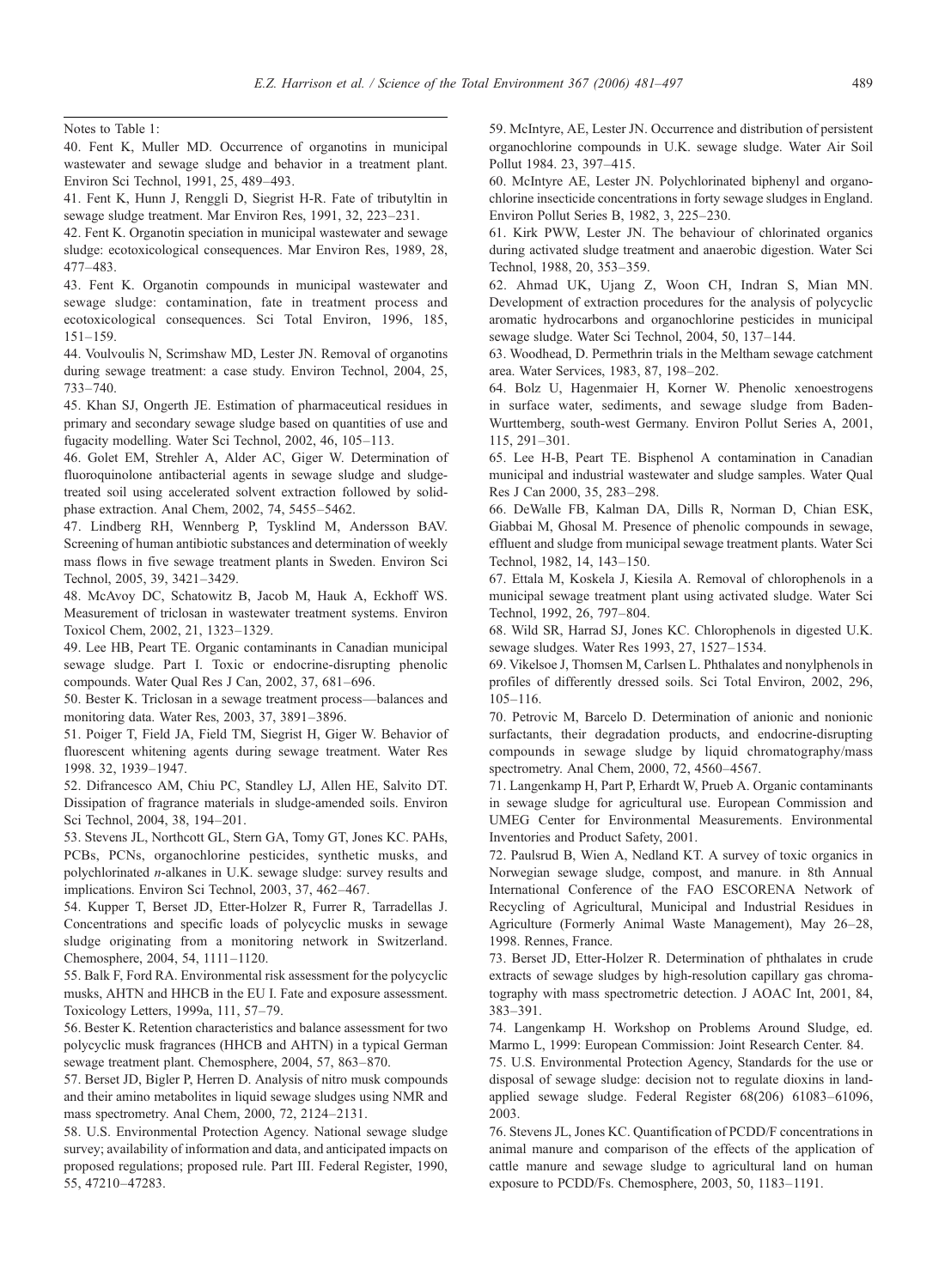77. Wild SR, Harrad SJ, Jones KC. The influence of sewage sludge applications to agricultural land on human exposure to polychlorinated dibenzo-p-dioxins (PCDDs) and -furans (PCDFs). Environ Pollut 1994, 83, 357–369.

78. Ho A, Clement RE. Chlorinated dioxins/furans in sewage and sludge of municipal water pollution control plants. Chemosphere, 1990, 20, 1549–1552.

79. Eljarrat E, Caixach J, Rivera J. A comparison of TEQ contributions from PCDDS, PCDFs, and dioxin-like PCBs in sewage sludges from Catalonia, Spain. Chemosphere, 2003, 51, 595–601.

80. Van oostdam JC, Ward JEH. Dioxins and furans in the British Columbia environment, 1995. Environmental Protection Department, Victoria, British Columbia.

81. Alvarado MJ, Armstrong S, Crouch E. The AMSA 2000/2001 survey of dioxin-like compounds in biosolids: statistical analyses. 2001. Cambridge Environmental: Cambridge, MA.

82. Lazzari L, Sperni L, Bertin P, Pavoni B. Correlation between inorganic (heavy metals) and organic (PCBs and PAHs) micropollutant concentrations during sewage sludge composting processes. Chemosphere, 2000, 41, 427–435.

83. Blanchard M, Teil MJ, Ollivon D, Legenti L, Chevreuil M. Polycyclic aromatic hydrocarbons and polychlorobiphenyls in wastewaters and sewage sludges from the Paris area (France). Environ Res, 2004, 95, 184–197.

84. Berset JD, Etter-Holzer R. Determination of coplanar and ortho substituted PCBs in some sewage sludges of Switzerland using HRGC/ECD and HRGC/MSD. Chemosphere, 1996, 32, 2317–2333. 85. Marcomini A, Capel PD, Capel PD, Hani H. Residues of detergentderived organic pollutants and polychlorinateed biphenyls in sludgeamended soil. Naturwissenschaften, 1988, 75, 460–462.

86. Blanchard M, Teil M-J, Ollivon D, Garban B, Chestérikoff C, Chevreuil M. Origin and distribution of polyaromatic hydrocarbons and polychlorobiphenyls in urban effluents to wastewater treatment plants of the Paris area (France). Water Res, 2001, 35, 3679–3687.

87. Balzer W, Pluschke P. Secondary formation of PCDD/F during the thermal stabilization of sewage sludge. Chemosphere, 1994, 29, 1889–1902.

88. Perez S, Guillamon M, Barcelo D. Quantitative analysis of polycyclic aromatic hydrocarbons in sewage sludge from wastewater treatment plants. J Chromatogr A, 2001, 938, 57–65.

89. Bodzek D, Janoszka B. Comparison of polycyclic aromatic compounds and heavy metals contents in sewage sludges from industrialized and non-industrialized region. Water Air Soil Pollut, 1999, 111, 359–369.

90. Oleszczuk P, Baran S. The concentration of mild-extracted polycyclic aromatic hydrocarbons in sewage sludges. J. Environ. Sci. Health Part A Toxic-Hazard. Subst Environ Eng, 2004, 39, 2799–2815.

91. Harms H, Sauerbeck DR. Toxic organic compounds in town waste materials: their origin, concentration and turnover in waste composts, soils, and plants. in Environmental effects of organic and inorganic contaminants in sewage sludge, 1982. Stevenage, UK: D. Reidel Publishing Company, England.

92. Ternes TA, Andersen H, Gilberg D, Bonerz M. Determination of estrogens in sludge and sediments by liquid extraction and GC/MS/ MS. Chemistry, 2002, 74, 3498–3504.

Notes to Table 1: 93. Andersen H, Siegrist H, Halling-Sorensen B, Ternes TA. Fate of estrogens in municipal sewage treatment plant. Environ Sci Technol, 2003, 37, 4021–4026.

> 94. Cavalli L, Valtorta L. Surfactants in sludge-amended soil. Tenside Surf Det, 1999, 36, 22–28.

> 95. Cantero M, Rubio S, Perez-Bendito, D. Determination of non-ionic polyethoxylated surfactants in sewage sludge by coacervative extraction and ion trap liquid chromatography mass spectrometry. J Chromatogr A, 2004, 1046, 147–153.

> 96. Field JA, Miller DJ, Field TM, Hawthorne SB, Giger W. Quantitative determination of sulfonated aliphatic and aromatic surfactants in sewage sludge by ion-pair/supercritical fluid extraction and derivation gas chromatography/mass spectrometry. Anal Chem, 1992, 64, 3161–3167.

> 97. Prats D, Rutz F, Vazquez B, Zarzo D, Berna JL, Moreno A. LAS homolog distribution shift during wastewater treatment and composting: ecological implications. Environ Toxicol Chem, 1993, 12, 1599–1608.

> 98. Feijtel TCJ, Rottiers A, Rijs GBJ, Kiewiet A, deNijs, A. AIS/ CESIO environmental surfactant monitoring programme. Part 1. LAS monitoring study in "De Meern" sewage treatment plant and receiving river "Leidsche Rijn." Chemosphere, 1995, 30, 1053–1066.

> 99. Marcomini A, Capel PD, Lichtensteiger T, Brunner PH, Giger W. Behavior of aromatic surfactants and PCBs in sludge-treated soil and landfills. J Environ Qual, 1989, 18, 523–528.

> 100. Keller H, Xia K, Bhandari A. Occurrence and degradation of estrogenic nonylphenol and its precursors in northeast Kansas wastewater treatment plants. Prac Per of Haz, Tox and Radio Waste Man, 2003, 7, 203–213.

> 101. La Guardia MJ, Hale RC, Harvey E, Mainor TM. Alkylphenol ethoxylate degradation products in land-applied sewage sludge (biosolids). Environ Sci Technol, 2001, 35, 4798–4804.

> 102. Bennett ER, Metcalfe CD. Distribution of alkylphenol compounds in Great Lakes sediments, United States and Canada. Environ Toxicol Chem, 1998, 17, 1230–1235.

> 103. Lee HB, Peart TE. Determination of 4-nonylphenol in effluent and sludge from sewage treatment plants. Anal Chem, 1995, 67, 1976–1980.

> 104. Pryor SW, Hay AG, Walker LP. Nonylphenol in anaerobically digested sewage sludge from New York State. Environ Sci Technol, 2002, 36, 3678–3682.

> 105. Bennie, DT. Review of the environmental occurrence of alkylphenols and alkylphenol ethoxylates. Water Qual Res J Can, 1999, 34, 79–122.

> 106. Jobst H. Chlorophenols and nonylphenols in sewage sludges. Part II: did contents of pentachlorophenol and nonylphenols reduce? Acta Hydrochim. Hydrobiol, 1998, 26, 344–348.

> 107. Xia, K, Pillar, G. Anthropogenic organic chemicals in biosolids from selected wastewater treatment plants in Georgia and South Carolina, April 23–24. In Proceedings of the 2003 Georgia Water Resources Conference, 2003. Athens, Georgia.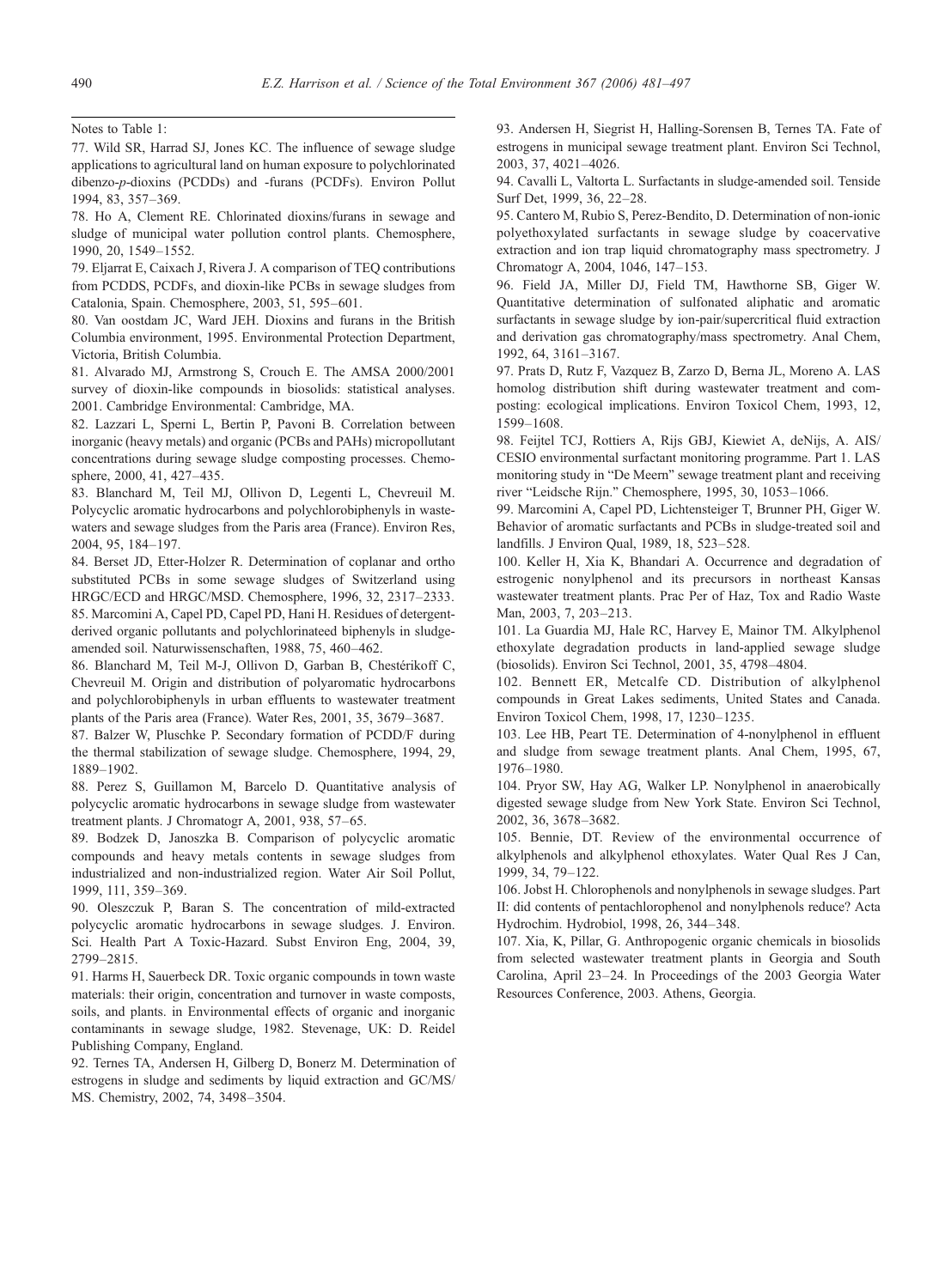by risk-based analyses. The Ontario regulatory maximum soil concentration limits address several different land uses and pathways of exposure for 118 chemicals [\(Ontario Ministry of the Environment, 2004\)](#page-16-0). The Dutch system includes target values that seek to prevent harm to human and ecological systems as well as intervention values where predicted harm requires clean-up to be implemented. The Ontario and Dutch values are generally comparable to the U.S. SSLs, but values for specific chemicals are not identical, presumably due to differences in assumptions ([Netherlands Ministry of](http://www2.minvrom.nl/Docs/internationaal/annexS_I2000.pdf) [Housing Spatial Planning and Environment, 2000\)](http://www2.minvrom.nl/Docs/internationaal/annexS_I2000.pdf).

For the purposes of this paper, we compared the reported sludge concentrations to the SSL values for those compounds for which EPA has established an SSL. The SSLs are not regulatory standards, but are guidelines used by EPA relative to cleaning up industrially-contaminated sites. Sites with soil concentrations lower than the SSLs are considered "clean," while sites with higher concentrations require sitespecific risk analysis. Using default values for a residential exposure scenario, the EPA risk-based SSLs address exposure pathways including direct ingestion of contaminated soil, inhalation, dermal exposure, drinking of groundwater contaminated by migration of chemicals through soil, and ingestion of homegrown produce contaminated via plant uptake [\(U.](#page-16-0) [S. Environmental Protection Agency Superfund, 1996](#page-16-0)). The groundwater pathway includes two values, one assuming no dilution or attenuation (1 DAF) and the other assuming a 20-fold dilution/attenuation (20 DAF). SSLs do not include risks posed by ingesting animal products grown on contaminated soils, nor do they address environmental and ecologic risks. These human health SSLs are based on a  $10^{-6}$  risk for carcinogens or a hazard quotient of 1 for non-carcinogens and separate SSL concentrations are listed for four different exposure pathways (ingestion, inhalation, groundwater 20 DAF, groundwater 1 DAF). For most organic contaminants, the groundwater SSL that assumes no attenuation or dilution is the most restrictive concentration (supporting information 2).

It is likely that the concentration of a chemical in a soil to which sludge has been applied would be lower than the concentration in the sludge itself due to mixing and subsequent dilution with soil as well as through degradation, volatilization and leaching processes. A single application of sludge tilled into the soil would be diluted approximately 100-fold, but concentrations would increase with repeated applications when losses are not as great as application rates and would also be higher in surface soils if sludge is not tilled into the soil

such as in pasture application. Despite the differences between contaminated soils and sludges, the NRC [\(National Research Council, 2002\)](#page-16-0) used SSLs as an EPA-established metric to suggest whether further evaluation might be warranted. We thus report sludge concentrations of organic contaminants that exceed an SSL [\(Table 1;](#page-3-0) supporting information 2).

Two other EPA-generated lists of chemicals were also used to evaluate the organic chemicals reported in sludges. The first is a list of chemicals generated in 1979 and modified in 1981 for which technology-based water effluent limitations were required ([Keith and Telliard,](#page-15-0) [1979](#page-15-0)). These 126 chemicals, known as priority pollutants, reflect the knowledge of contaminants in industrial wastewater effluents during the 1970s. One hundred and eleven of these are organic chemicals. Although there are no federal requirements for monitoring these compounds in sewage sludges, some states, including New York [\(New York State Department of](#page-16-0) [Environmental Conservation, 2003\)](#page-16-0), require screening of land-applied sludges for these priority pollutants. The second list includes chemicals that laboratories performing analyses on Superfund site soils must be able to detect and quantify. These 143 chemicals are known as target compounds ([U.S. Environmental](#page-16-0) [Protection Agency, 2004](#page-16-0)). [Table 2](#page-11-0) provides a summary, by class, of the number of chemicals reported in sludges that fall into these groups.

### 3. Results and discussion

Tens of thousands of organic chemicals are currently in use, however sludge concentration data could only be found for 516 organic chemicals in the peer reviewed literature and official government reports (supporting information 1). [Table 2](#page-11-0) shows the number of compounds in each of the 15 classes for which concentration data were found, and the number of studies from which these data were obtained.

Ninety of the 111 organic priority pollutants and 101 of the 143 target compounds were reported in sludges [\(Table 2](#page-11-0)). No data were found for the other 21 organic priority pollutants or 42 target compounds. Eighty-three percent of the reported chemicals were not on the priority pollutant list and 80% were not on the target compounds list. Thus monitoring sludges for priority pollutants will not capture the vast majority of chemicals that may be present.

Six of the 15 chemical classes for which data were found did not contain compounds included among the priority pollutants, target compounds, or those compounds with SSLs [\(Table 2\)](#page-11-0). This may be due in part to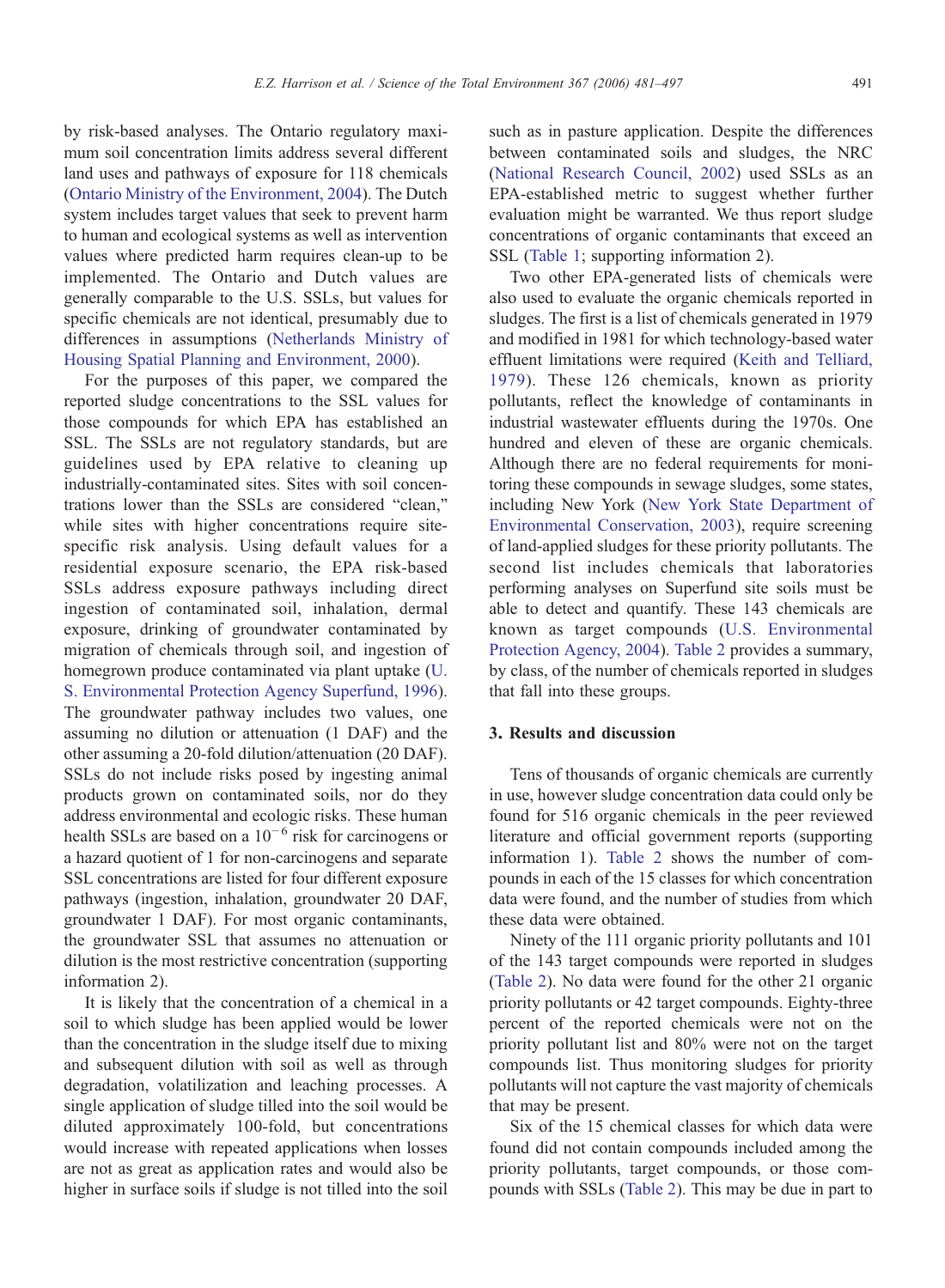<span id="page-11-0"></span>

Number of chemicals reported in sludges in each class, number of studies from which data were obtained, number that are priority pollutants, target compounds or for which there are SSLs, and number for which maximum reported concentrations in sludges exceed an SSL

|                                | $#$ chem | $#$ of studies   | $# PP$ chem | $#TC$ chem | # chem with SSLs | # chem that exceed an SSL |
|--------------------------------|----------|------------------|-------------|------------|------------------|---------------------------|
| Aliphatics                     | 58       | 19               | 16          | 17         | 16               | 15                        |
| Chlorobenzenes                 | 11       | 13               | 6           |            |                  | 5                         |
| Flame retardants               | 29       | 11               |             |            |                  |                           |
| Monocyclic HC                  | 34       | 12               |             | 12         |                  | 10                        |
| Nitrosamines                   |          |                  |             |            |                  |                           |
| Organotins                     | 6        |                  |             |            |                  |                           |
| <b>PCPs</b>                    | 36       | 17               |             |            |                  |                           |
| Pesticides                     | 71       | 20               | 18          | 19         | 18               | 15                        |
| Phenols                        | 40       | 20               | 10          | 14         | Q                |                           |
| Phthalate                      | 19       | 16               | 9           | 8          | h                | <sub>6</sub>              |
| <b>PCBs</b>                    | 108      | 38               |             |            |                  |                           |
| PAHs                           | 52       | 25               | 18          | 18         | 13               | 8                         |
| Sterols and stanols            | 16       | 3                |             |            |                  |                           |
| <b>Surfactants</b>             | 23       | 33               |             |            |                  |                           |
| Triaryl/alkyl phosphate.esters | 6        |                  |             |            |                  |                           |
| Total                          | 516      | 113 <sup>a</sup> | 91          | 102        | 79               | 68                        |

<sup>a</sup> Note: # of studies is not a sum of the list above because some studies include data for more than one class.

the fact that all three of these lists arose out of a response to a concern over the fate of industrial contaminants. Thus some chemicals, such as personal care products, that are present in sludges primarily as a result of nonindustrial sources, do not appear on those lists. In addition, the priority pollutant list is 25 years old, so industrial chemicals of current and emerging concern, such as polybrominated diphenyl ethers, which were not in wide use at that time, were not included.

There are SSLs for 15% of the 516 organic chemicals reported in sludges. The reported maximum sludge concentration exceeded an SSL for 86% of the chemicals for which there are SSLs (Table 2, supporting information 2). This high proportion is observed in most classes, with PAHs as an exception.

The proportion of individual reports that exceed an SSL for a particular chemical was examined to determine whether such exceedances were the result of single high-concentration reports or whether most

reported values exceeded an SSL. The data show that for chemicals in some classes such as aliphatics and monocyclic hydrocarbons, most reported concentrations for chemicals within that class exceed an SSL while for other classes including phthalates and polyaromatic hydrocarbons, a much smaller percentage of the reported concentrations were high enough to exceed an SSL (Table 3). However, even within these classes, there are some chemicals for which a high percentage of reports exceed an SSL ([Fig. 1](#page-12-0)).

As a result of an evaluation of additional sludgeborne chemicals for which regulation should be considered, the EPA has suggested that it will conduct limited additional sludge testing including efforts to monitor the presence of 9 organic chemicals (acetone, anthracene, carbon disulfide, 4-chloroaniline, diazinon, fluoranthene, methyl ethyl ketone, phenol, and pyrene) [\(U.S. Environmental Protection Agency, 2003b\)](#page-16-0). In the present work, no data were found for two of the 9

Table 3

|                | $%$ for which $100\%$<br>reports exceed SSL | $\%$ for which 75–99%<br>reports exceed | $\%$ for which 50–74%<br>reports exceed | $\%$ for which 25–50%<br>reports exceed | $\%$ for which 0-25%<br>reports exceed |
|----------------|---------------------------------------------|-----------------------------------------|-----------------------------------------|-----------------------------------------|----------------------------------------|
| Aliphatics     | 75                                          |                                         | 19                                      |                                         |                                        |
| Chlorobenzenes | 20                                          | 20                                      | 60                                      |                                         |                                        |
| Monocyclic     | 75                                          |                                         |                                         |                                         |                                        |
| Nitrosamines   | 100                                         |                                         |                                         |                                         |                                        |
| Pesticides     | 31                                          |                                         | 25                                      |                                         | 19                                     |
| Phenols        | 22                                          |                                         | 33                                      |                                         |                                        |
| Phthalate      |                                             |                                         |                                         |                                         | 50                                     |
| <b>PAHs</b>    |                                             |                                         |                                         |                                         | 54                                     |

See Supporting Information 2 for the specific chemicals and SSLs.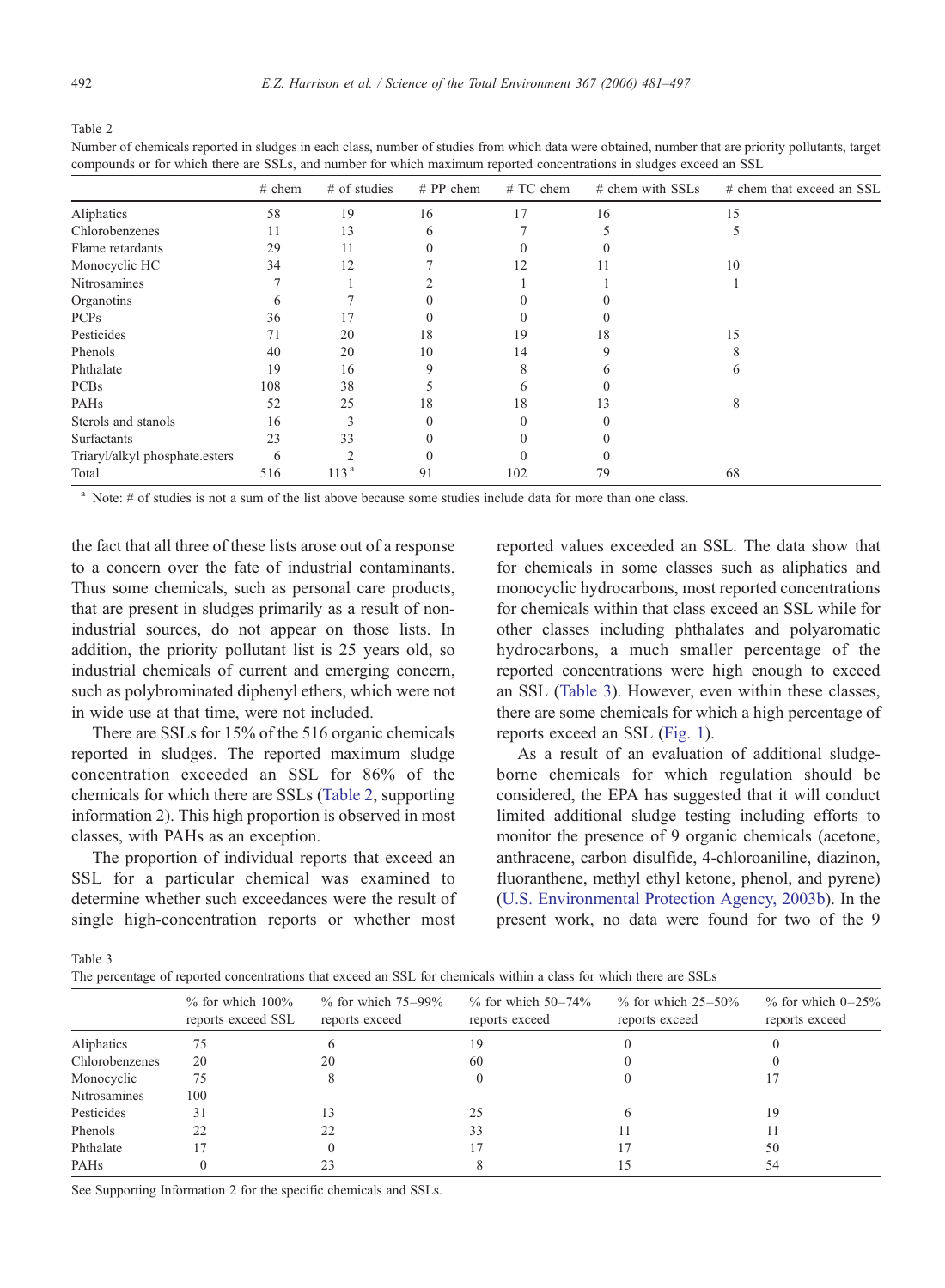<span id="page-12-0"></span>

Fig. 1. Concentration (dry wgt) of benzo[a]pyrene in sewage sludges compared to soil screening levels. Note: ? means the report did not specify the concentration of values reported as non-detects.

compounds (acetone and methyl ethyl ketone). Data were found for the other 7 compounds ([Table 1](#page-3-0); supporting information 1; supporting information 2).

Anthracene was reported in 12 studies with a range from 0.0088 to 44 mg/kg. Six studies detected more than 1 mg/kg, but none exceeded an SSL. Only the NSSS reported concentrations for carbon disulfide, p-chloroaniline and diazinon, with maximum concentrations of 23.5, 40.2 and 0.15 mg/kg respectively. The carbon disulfide value exceeded the lower groundwater SSL and the p-chloroaniline value greatly exceeded both groundwater SSLs. There are no SSLs for diazinon. Fluoranthene was reported in 17 studies with concentrations ranging from 0.01 to 60 mg/kg, but none exceeded any SSL. Seven studies reported phenol ranging from 0.002 to 920 mg/kg, with concentrations of over 100 mg/kg reported in four studies, suggesting that these high concentrations were not a result of a particular source of contamination or analytic error. Six studies reported concentrations exceeding the lower groundwater SSL and four exceeded both groundwater SSLs. Eleven studies reported pyrene concentrations ranging from 0.1 to 36.8 mg/kg, but none exceeded any SSL. These data suggest that several of the contaminants that EPA proposes to study are not likely to be of concern since data on their concentration in sludges

exist and demonstrate concentrations below SSLs indicating they are unlikely to be present in concentrations high enough to be of significant risk.

Benzo(a)pyrene and hexachlorobenzene were suggested as pollutants requiring further analysis by the NRC in a 1996 report ([National Research Council, 1996\)](#page-16-0). In the present work, 19 sources reported benzo(a)pyrene in sludges at concentrations from  $\leq 0.01$  to 25 mg/kg, with 24 of 27 reported concentrations exceeding one or more SSL (Fig. 1; supporting information 2). Hexachlorobenzene was reported by 9 sources. Nine of 13 reported concentrations exceed an SSL ([Fig. 2](#page-13-0); supporting information 2). These data suggest the value of assessing the risks posed by these chemicals in sludges.

Another group of compounds suggested as a possible concern is nitrosamines. Given the toxicity of nitrosamines and the potential for their formation during the wastewater treatment process, it is surprising that only two sources from the 1980s report nitrosamine concentration in sludges. Of the 7 compounds reported, there are SSLs for only one and the reported concentrations for that compound (N-nitrosdiphenylamine) exceed the groundwater and ingestion/dermal SSLs. The NSSS detected N-Nitrosodiphenylamine in 1% of the sludges tested and hence it was eliminated from regulatory consideration by EPA. The maximum concentration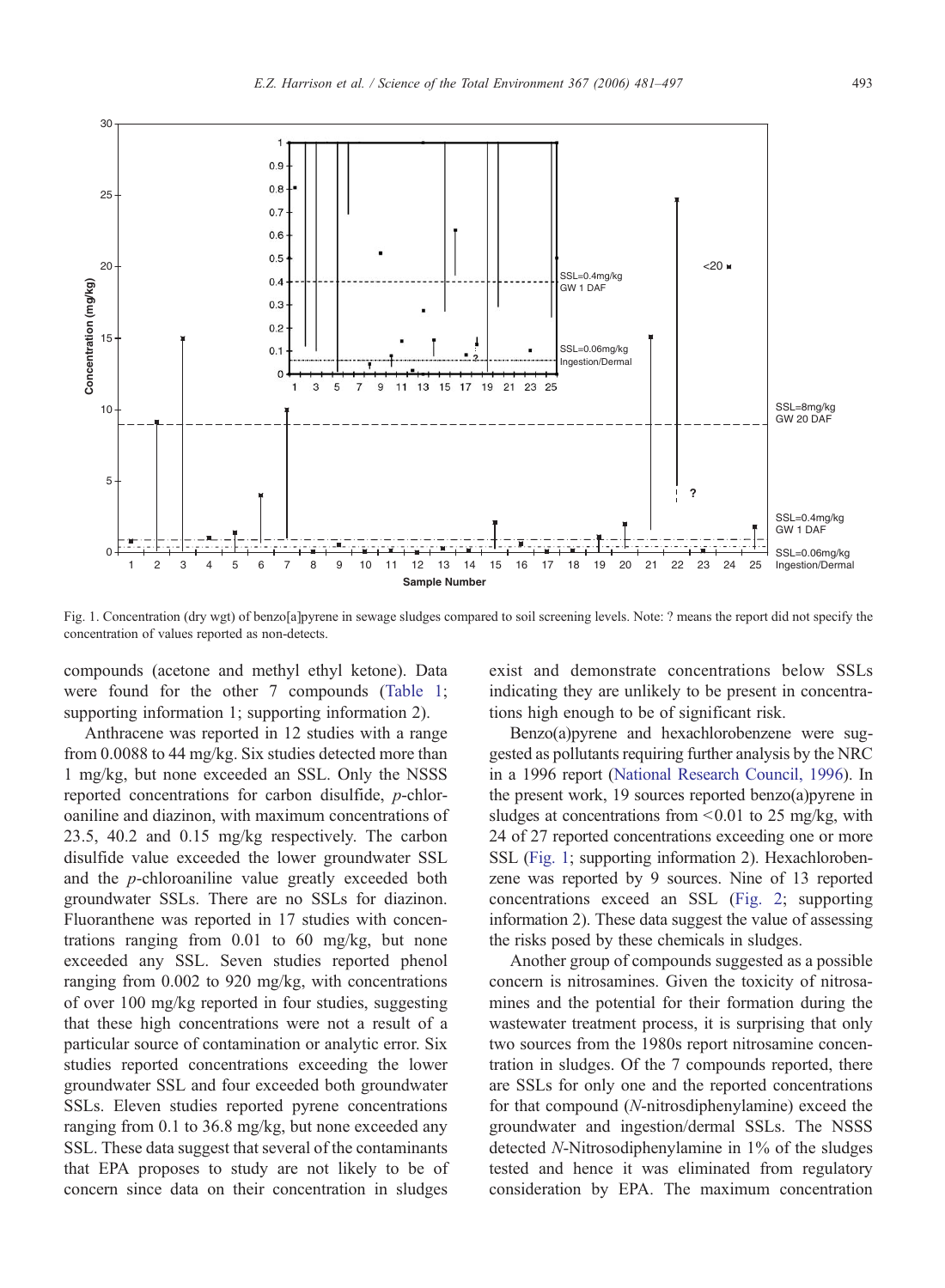<span id="page-13-0"></span>

Fig. 2. Concentration (dry wgt) of hexachlorobenzene in sewage sludges compared to soil screening levels. Note: ? means the report did not specify the concentration of values reported as non-detects.

detected was 19.7 mg/kg. Most samples had a limit of detection exceeding 1 mg/kg although detection limits as high as 800 mg/kg were also reported. The high limits of detection in many cases helped prompt the NRC to speculate that N-Nitrosodimethylamine may be present in some sludges at concentrations of concern [\(National](#page-16-0) [Research Council, 1996](#page-16-0)).

Reported concentrations exceeding an SSL should not be interpreted to indicate a significant risk, but rather indicate that the concentration of those chemicals would be sufficient to require further assessment if present in soil at the same level. While sludge management and environmental processes may alter the concentrations of these chemicals in field situations through mixing with soil, leaching, degradation and other processes, the number of SSL exceedences suggests that assessment of the potential risks may be warranted.

The use of SSLs as a screening tool, does not address some potential routes of human exposure that may represent significant risk ([Wild and Jones, 1992](#page-16-0)), including food chain transfer through the consumption of animal products. For organic contaminants in land applied sludges, this has been suggested as one of the two exposure pathways representing the highest risk, the other being direct ingestion of soil and sludge by humans

[\(Chaney et al., 1996](#page-15-0)). Application of sludge products to lawns, athletic fields and home gardens could provide a route for direct ingestion. The lipophilic nature of many organic chemicals found in sludges causes them to accumulate in the fat of exposed animals. Livestock may be exposed to sludge contaminants through sludge adhering to plant materials as well as through the ingestion of soil when sludges are applied to pasture [\(Fries, 1996](#page-15-0)).

Much of the work evaluating the potential risks posed by organic chemicals in sludges addresses human health risks. However, in addition to potential human impacts, organic chemicals in land applied sludges may pose environmental or ecological risks. The use of SSLs as a trigger does not account for these risks as most SSLs are currently based only on human health criteria. A number of the chemicals detected in sludges have been shown to function as endocrine disrupters. For example, nonylphenols which are present in sludges at relatively high concentrations (concentrations greater than 1000 mg/kg are not unusual), may be of concern because of their potential impact on wildlife [\(Environ](#page-15-0)[ment Canada, 2004](#page-15-0)), even though they are unlikely to represent a major direct human health risk. Soil processes may also be impacted by organic chemical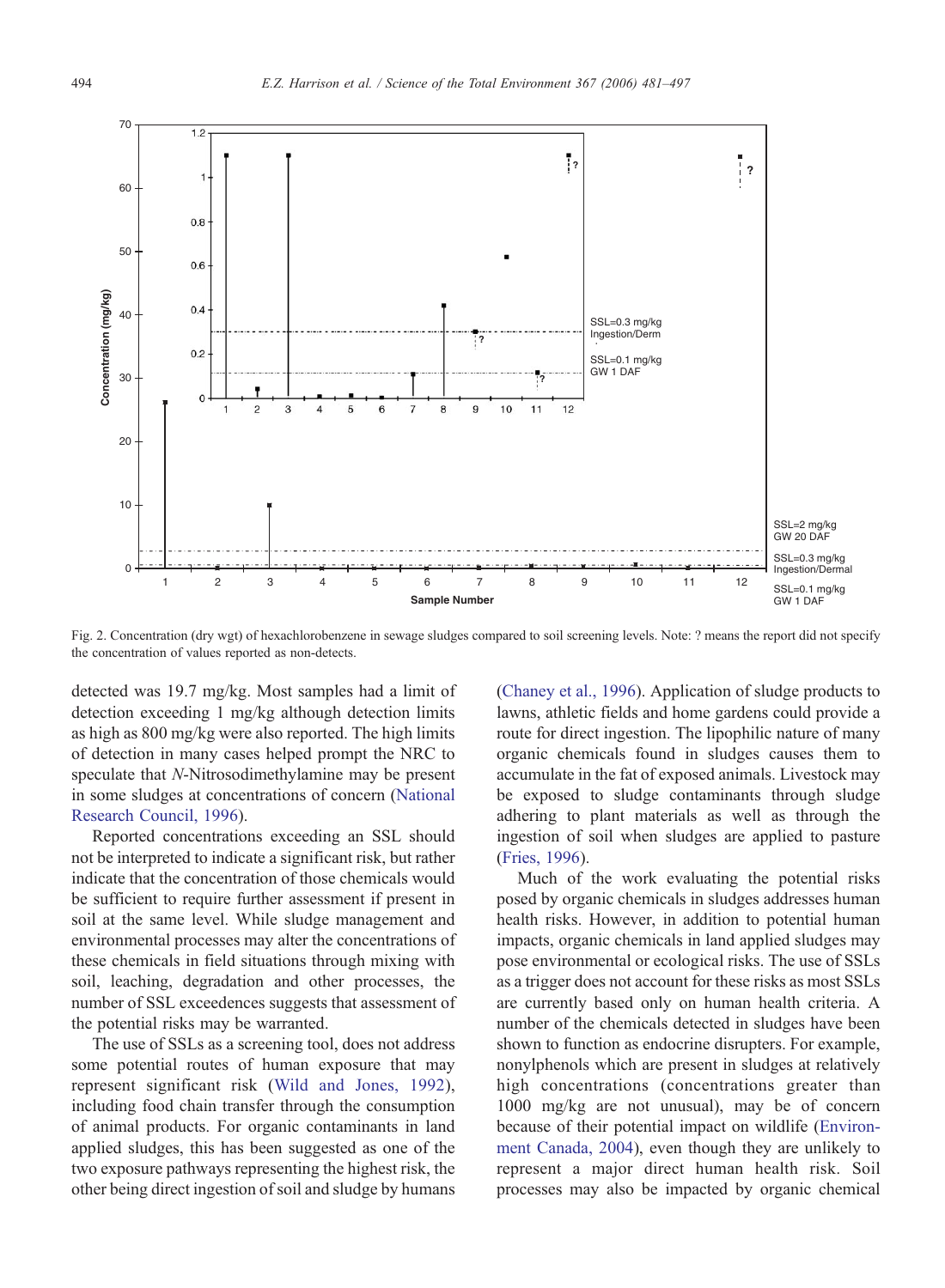contaminants in land applied sludges as suggested by observed fungitoxic effects [\(Schnaak et al., 1997](#page-16-0)).

Specifying organic chemicals that should be monitored in sludges is not a simple task because it necessitates a degree of analytical competence that may not be widespread. The EPA has addressed this issue with respect to Superfund sites by developing a list of target compounds which includes priority pollutants in addition to other compounds. Certified laboratories performing analyses of Superfund samples are required to be able to test for these target compounds. As mentioned above, 80% of the organic chemicals reported in this paper, however, were not target compounds and could go undetected even in certified laboratories unless expensive mass spectral analyses were also performed. While the use of standardized methods that have been validated for individual chemicals is essential to ensure data quality, ongoing screening and validation efforts using generalized methods and robust detection technologies are required in order to identify chemicals of emerging concern.

For many compounds, there was wide variation in the reported concentrations found in sewage sludges. There are a number of potential sources of this variation. Discrepancies in analytical methods may account for some of the differences in the range of concentrations reported in this paper [\(Pryor et al., 2002](#page-16-0)). For most of the chemicals, no standard methods have been established for either sample extraction or analyte detection. The importance of methodological variation was clearly demonstrated in one report examining extraction efficiency, where a nearly five-fold difference was found in the concentration of several organic chemicals in sludge samples simply as a result of using different solvents ([Bolz et al., 2001\)](#page-15-0) and in another report where drying methods resulted in similarly large differences ([Scrimshaw et al., 2004](#page-16-0)).

For some contaminants, differences in the source inputs to the WWTP may explain the range ([Bodzek and](#page-15-0) [Janoszka, 1999\)](#page-15-0). For example, the high concentrations reported for some of the polynuclear aromatic hydrocarbons (PAHs) in one study [\(Constable et al., 1986](#page-15-0)) were likely due to inputs from local industry including two steel mills. Due to the large number of sludges sampled in the NSSS, that survey included a wide range of concentrations and yielded the highest reported concentrations for a number of contaminants (supporting information 1).

Another source of variability in chemical concentrations may be the type of treatment to which the sludges were subjected. The impact of this variable was difficult to gauge, however, as many reports did not provide information about wastewater and sludge processing methods. Where such information was available, it was noted (supporting information 1). Since pollutant concentrations have been found to vary significantly with different types of processing ([Wild and Jones, 1989](#page-16-0)), some of the variation in concentrations may have been a result of the different treatments to which the sludges were subjected [\(Constable et al., 1986; Wild and Jones, 1989;](#page-15-0) [Zitomer and Speece, 1993; Rogers, 1996\)](#page-15-0) or to differences in sludge retention time ([Ternes et al., 2004\)](#page-16-0).

Changes in chemical use over time is another potential source of the large range in reported concentrations. The references from which data were obtained go back as far as 1976, though most were from the 1980s or later. Because of changes in chemical usage, including bans on some chemicals, the introduction of new chemicals and the increasing use of others, the use of old data can be problematic. A new survey of organic chemicals in sludges is needed since the NSSS dates back to 1988 [\(National Research Council, 2002](#page-16-0)). Due to the paucity of data, however, even older studies were included in this paper and the date of sampling was included when available (supporting information 1).

The vast majority of the data found were for sludges from the U.S. or Western Europe where chemical use and wastewater treatment are relatively similar, resulting in similar pollutant concentrations. There were, however, some noteworthy differences. In several European countries, for example, bans or the voluntary elimination of compounds such as penta-brominated diphenyl ethers and nonylphenol have been enacted. As a result, concentrations of these chemicals in sludges from those countries have decreased in recent years [\(Jobst, 1998](#page-15-0)).

There are also important differences between the European and U.S. approaches to the management of land application of sludges that would likely result in lower soil loadings of contaminants in most European countries. The soil concentration of a sludge-borne pollutant after land application is not only a function of the concentration of the chemical in the sludge, but also the amount of sludge applied. A number of European countries limit application rates either through direct limits on the number of dry MT/ ha/yr or by limiting application to P-based agronomic rates, which are far more restrictive than the N-based rates used in the U.S. In Denmark, for example, no more than 30 kg/ha/yr of P can be applied ([Ministry of Environment](#page-16-0) [and Energy, 1997\)](#page-16-0). This equates to an application rate of approximately 1 dry MT/ha/yr. While quantitative limits vary among the European countries, most limit application to a maximum of 1–4 dry MT/ha/yr [\(Schowanek et](#page-16-0) [al., 2004](#page-16-0)). In conducting risk assessments, the European Commission assumes an application rate of 5 dry MT/ha/ yr ([European Commission Joint Research Centre, 2003](#page-15-0)). This compares to 10 dry MT/ha/yr which was the assumed high-end application rate used by EPA in developing the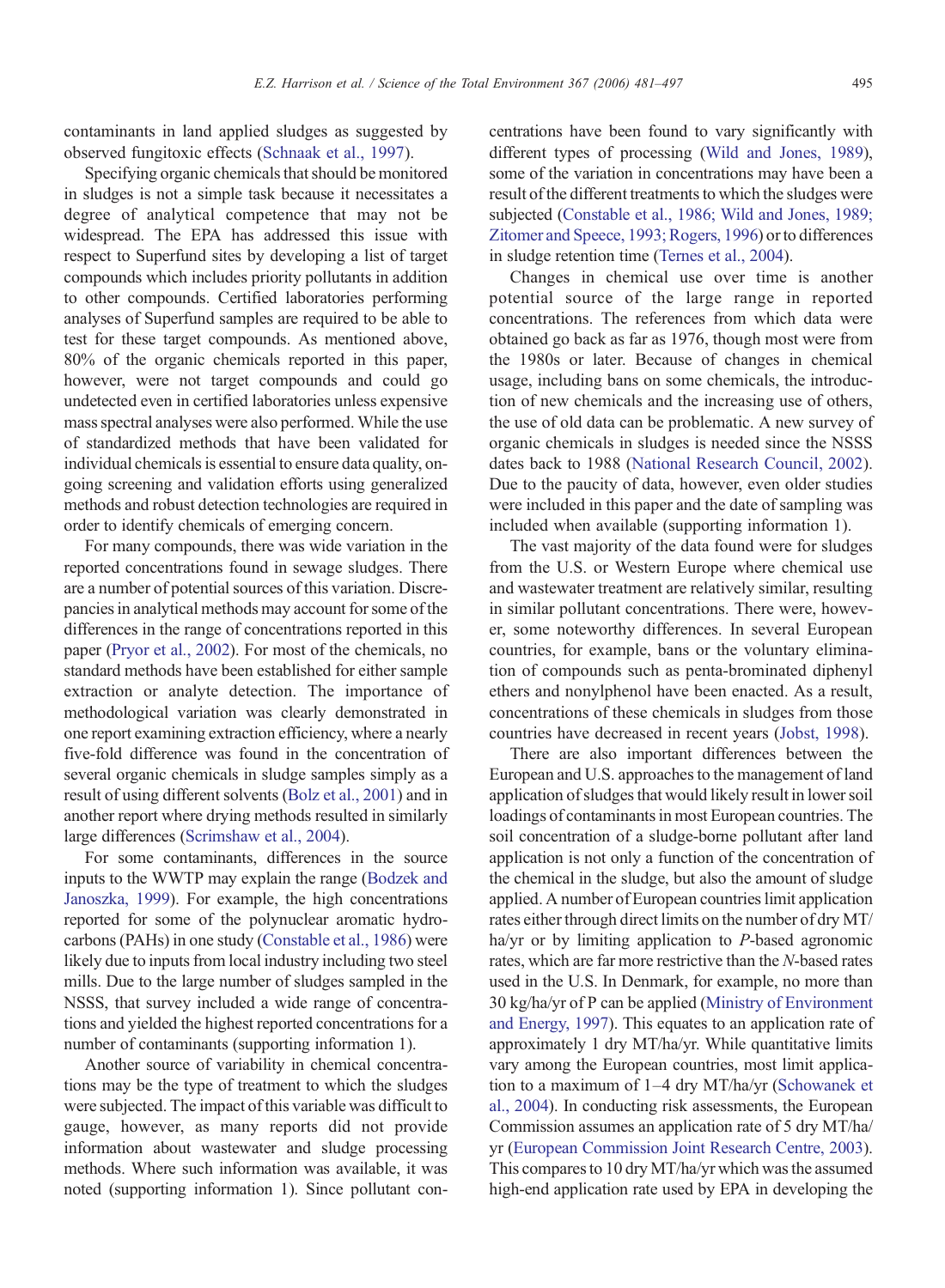<span id="page-15-0"></span>regulations for land application ([U.S. Environmental](#page-16-0) [Protection Agency, 1995](#page-16-0)). Another critical management strategy pertains to the prohibition of pasture-application in some countries, which could reduce the potential contamination of animal products.

Other management practices such as depth of mixing into the soil and losses through various environmental processes will also affect chemical concentrations in soils after land application. Degradation is an important component of loss, but may be incomplete or slow, even for relatively easily degraded chemicals such as linear alkyl benzene sulfonates (LAS). LAS is present at such high concentrations in sludges (up to 3% by weight) that incomplete degradation coupled with repeated applications could result in consistently elevated LAS concentrations in soils. This was demonstrated in one study that detected over 10 mg/kg six years after land application of sludge. Importantly, no further decrease was found after two more years, indicating that the residual LAS was resistant to degradation (Carlsen et al., 2002).

# 4. Conclusion

More data are needed on the chemicals that are in sludges today and on the temporal trends for those chemicals. Relying on existing lists of chemicals such as priority pollutants will not identify many chemicals of current concern.

To make more informed assessments about the impact of sludge processing on chemical concentrations, more information on the type of treatment (both of the wastewater and the sludge) and the sludge residence time as well as the nature of significant nondomestic inputs is needed. Detection methods and limits of detection need to be reported. Where multiple samples are analyzed, individual data points as well as median and means should be reported since averaging values among several sludges may obscure information relating to the differences due to inputs or treatment.

This paper demonstrates that there are groups of chemicals for which there are relatively abundant sludge concentration data (such as PCBs, pesticides and PAHs), while there are others for which few data have been collected (such as nitrosamines). Certain classes of chemicals also are shown to have high percentage of reported concentrations that exceed SSLs, suggesting that analysis of additional chemicals in those classes may be warranted. Few data exist on the fate of sludgeborne chemicals in field soils and such research is critical to assessing the risks posed by sludge application.

Evaluating the risks posed by individual chemicals, let alone mixtures requires multiple assumptions that can lead to unacceptably high levels of uncertainty. Current limitations in our knowledge base regarding the amount and type of chemicals in sludges exacerbate this problem, as does the limited availability of fate and toxicity data, for both human and non-human receptors. As sludge application occurs on farms, forests, and mines, as well as residential and recreational land, humans, wildlife and soil organisms may all be exposed to the organic contaminants present in sludges. Filling the gaps in knowledge regarding the concentration, fate and toxicity of sludge-borne contaminants is critical if the risks associated with land application are to be adequately characterized.

### Appendix A. Supplementary data

Supplementary data associated with this article can be found, in the online version, at [doi:10.1016/j.](http://dx.doi.org/doi:10.1016/j.scitotenv.2006.04.002) [scitotenv.2006.04.002.](http://dx.doi.org/doi:10.1016/j.scitotenv.2006.04.002)

# References

- Beck AJ, Alcock RE, Wilson SC, Wang M-J, Wild SR, Sewart AP, et al. Long-term persistence of organic chemicals in sewage sludge-amended agricultural land: a soil quality perspective. Adv Agron 1995;55:345–91.
- Bodzek D, Janoszka B. Comparison of polycyclic aromatic compounds and heavy metals contents in sewage sludges from industrialized and non-industrialized region. Water Air Soil Pollut 1999;111:359–69.
- Bolz U, Hagenmaier H, Korner W. Phenolic xenoestrogens in surface water, sediments, and sewage sludge from Baden–Wurttemberg, south-west Germany. Environ Pollut A 2001;115:291–301.
- Carlsen L, Metzon M-B, Kjelsmark J. Linear alkylbenzene sulfonates (LAS) in the terrestrial environment. Sci Total Environ 2002;290: 225–30.
- Chaney RL, Ryan JA, O'Connor GA. Organic contaminants in municipal biosolids: risk assessment, quantitative pathways analysis, and current research priorities. Sci Total Environ 1996;185(1–3):187–216.
- Constable TW, Taylor LJ, Rush RJ. The effect of three sludge processing operations on the fate and leachability of trace organics in municipal sludges. Environ Technol Lett 1986;7:129–40.
- Environment Canada. Assessment report—nonylphenol and its ethoxylates. Environment Canada; 2004.
- European Commission Joint Research Centre. Technical guidance document on risk assessment. Part II. EUR 201418 EN/2. Institute for Health and Consumer Protection; 2003.
- Fries GF. Ingestion of sludge applied organic chemicals by animals. Sci Total Environ 1996;185(1–3):93–108.
- Jobst H. Chlorophenols and nonylphenols in sewage sludges. Part II: did contents of pentachlorophenol and nonylphenols reduce? Acta Hydrochim Hydrobiol 1998;26(6):344–8.
- Keith LH, Telliard WA. Pollutants I—a perspective view. Environ Sci Technol 1979;13:416–23.